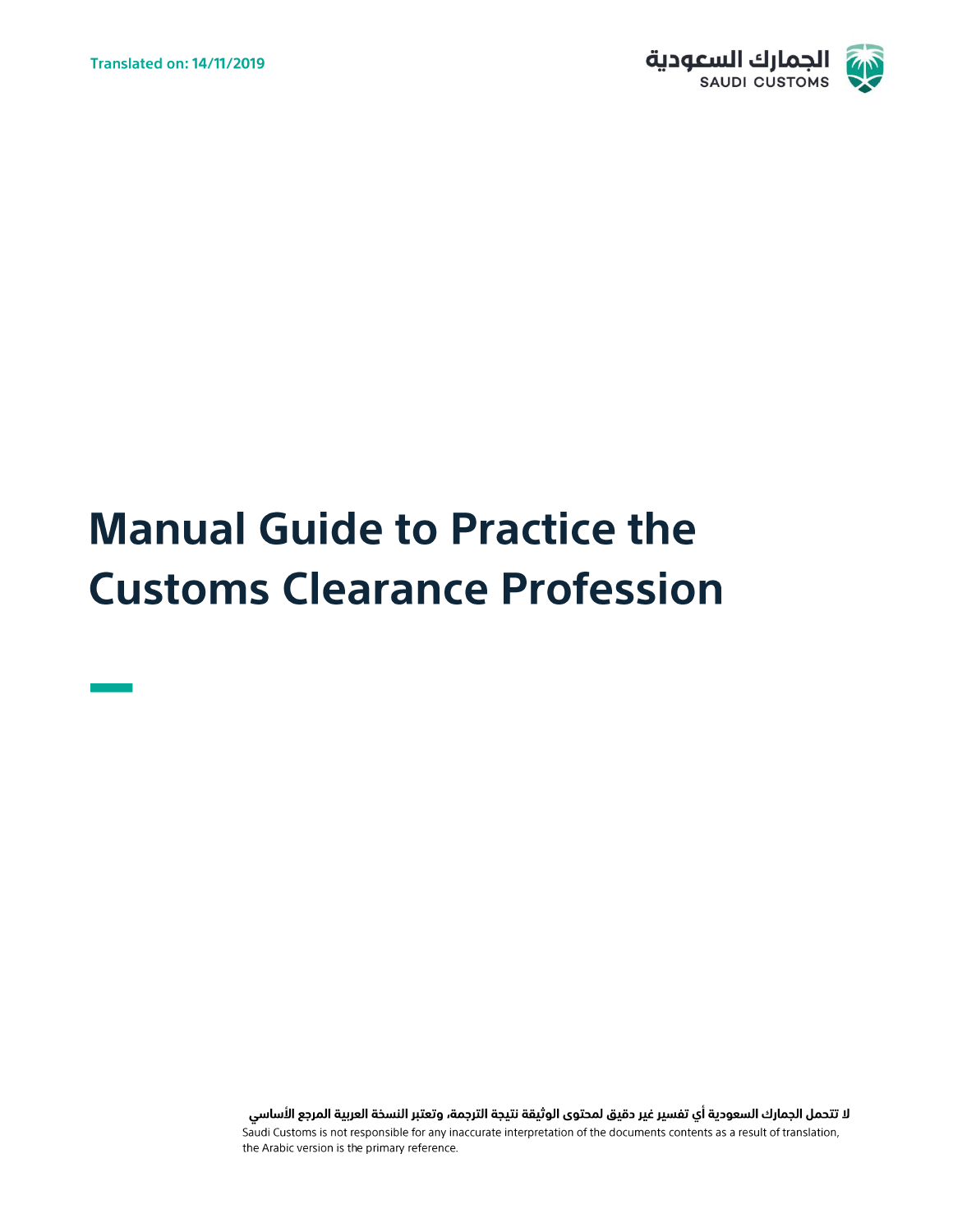# Title :

Contents "

# Resolution Adoption :

Preparatory :

| Article No: 1  | Aim & Objectives                                               |
|----------------|----------------------------------------------------------------|
| Article No: 2  | Definitions                                                    |
| Article No: 3  | <b>Customs Licenses Classification</b>                         |
| Article No: 4  | <b>Condition for Obtaining Individual License</b>              |
| Article No: 5  | Procedures To Approve Customs Clearance Activity.              |
| Article No: 6  | Condition to obtain customs clearance license for companies    |
|                | & Establishments.                                              |
| Article No: 7  | Conditions to Practice Customs Clearance Activity for transit  |
|                | goods.                                                         |
| Article No: 8  | <b>General Rules for Customs Clearance License.</b>            |
| Article No: 9  | Procedures to open branch " individual "                       |
| Article No: 10 | Condition for the Appointment assistants and presentative of   |
|                | the Customs broker.                                            |
| Article No: 11 | Terms for the designator or the special representative.        |
| Article No: 12 | Terms in regard to the Customs clearance headquarters.         |
| Article No: 13 | Customs clearance license, renewal procedures.                 |
| Article No: 14 | Terms & procedures regarding the transfer of customs broker    |
|                | assistants and representatives.                                |
| Article No: 15 | Customs Broker obligations.                                    |
| Article No: 16 | Customs obligations toward the broker.                         |
| Article No: 17 | Assistants & representative of the broker obligations.         |
| Article No: 18 | Terms to Authorize A Customs broker.                           |
| Article No: 19 | Penalties.                                                     |
| Article No: 20 | Committee to investigate Customs brokers violations            |
| Article No: 21 | Cases of withdrawal or cancellations of entry permits to the   |
|                | customs sites & area.                                          |
| Article No: 22 | Final Cancellation of the Customs clearance license or permit. |
| Article No: 23 | Final cancellation process of the Customs clearance license.   |
|                | The statutory items mentioned in the unified customs law and   |
|                | its executive regulations.                                     |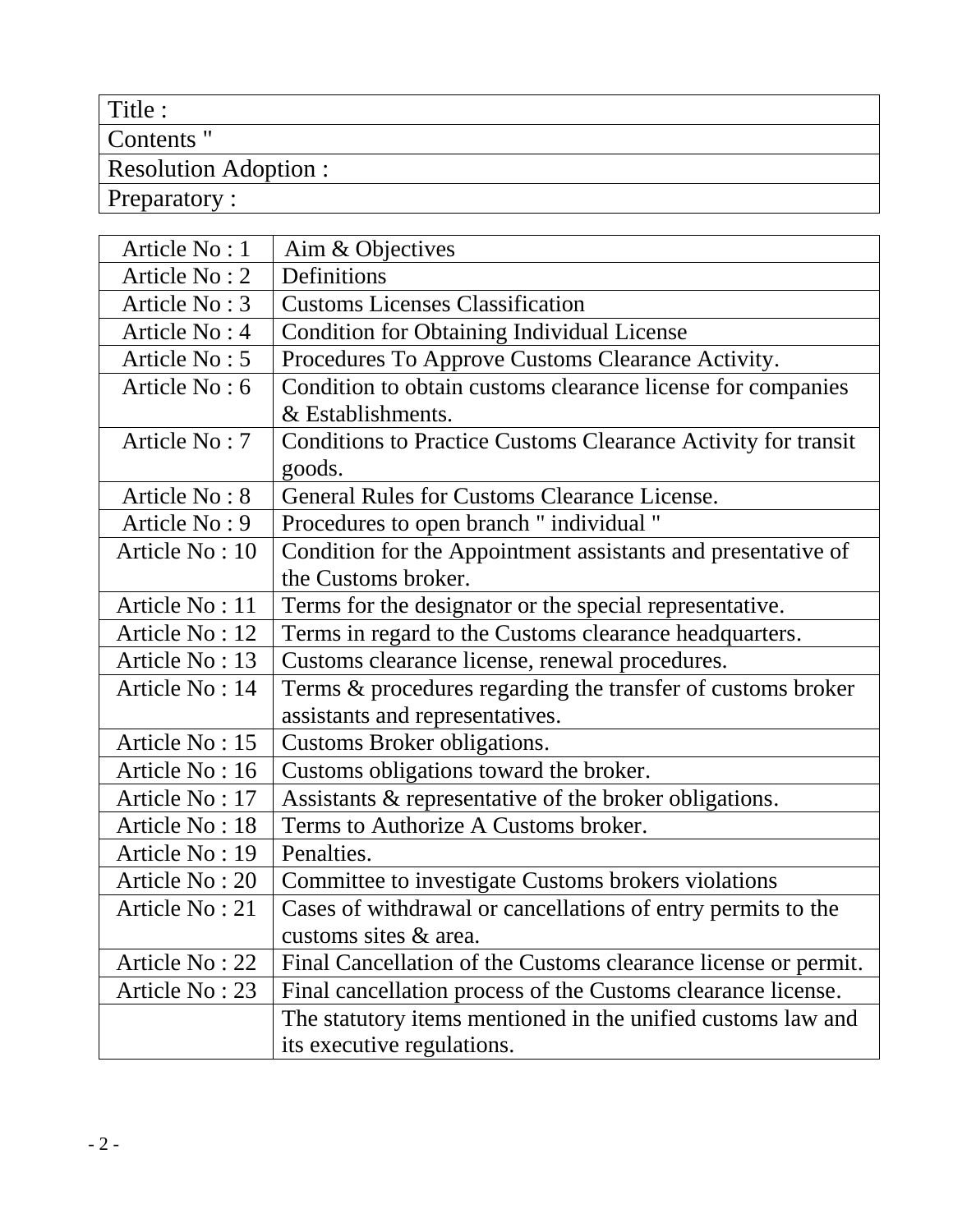Preparatory:

The profession or the duty of the Customs clearance is considered as one of the most important customs tasks implemented by various customs department. The broker authenticates customs data of the goods which requires that the broker to be qualified to per for this duty in addition to that to be truthful, honest and faithful as he is considered as a complemental of the customs work operation.

The unified customs systems " Laws " of the GCC states devoted full section as indicated in articles " 108 " to " 115 ".

Under the name " Customs brokers " clarifying the general outlines of the duty of customs clearance and clarifying also the legal obligations of the customs broker while performing the duty as a broker, and penalties that may be imposed on items in case of violation of the law regulation.

Article No: " 113 " granted the director general of the Saudi Customs the right to issue the necessary orders and instruction to grant permits and licenses to practice customs clearance duties and also issue procedures for obtaining customs permits and licenses for the broker and this representatives these bodies should obligate and stipulate all the customs requirement to open customs clearances offices and the actions to be followed. For this purpose the Saudi Customs issued a manual containing information and instruction clarifying the duty of the customs broker according to the director general of the Saudi Customs resolution No : 21/15594 of 4/5/1425h. In a desire to develop and modify the procedures of practicing the customs clearance duties thrush activating the legal entity stipulated in the unified customs regulations in order to implement customs clearance establishments and companies in line with Saudi Customs practices to periodically revise and modify its procedures and regulations.

Based on what have been monitored during the past periods submitted by the customs officers, customs brokers and thrush the joint workshops.

Saudi Customs re-issues the manual of practicing customs clearance duty. This manual contains some addition of the new corrections and modification in accordance with the new instructions and customs work actions to optimally perform these tasks perfectly in order to achieve the desired goals and objectives.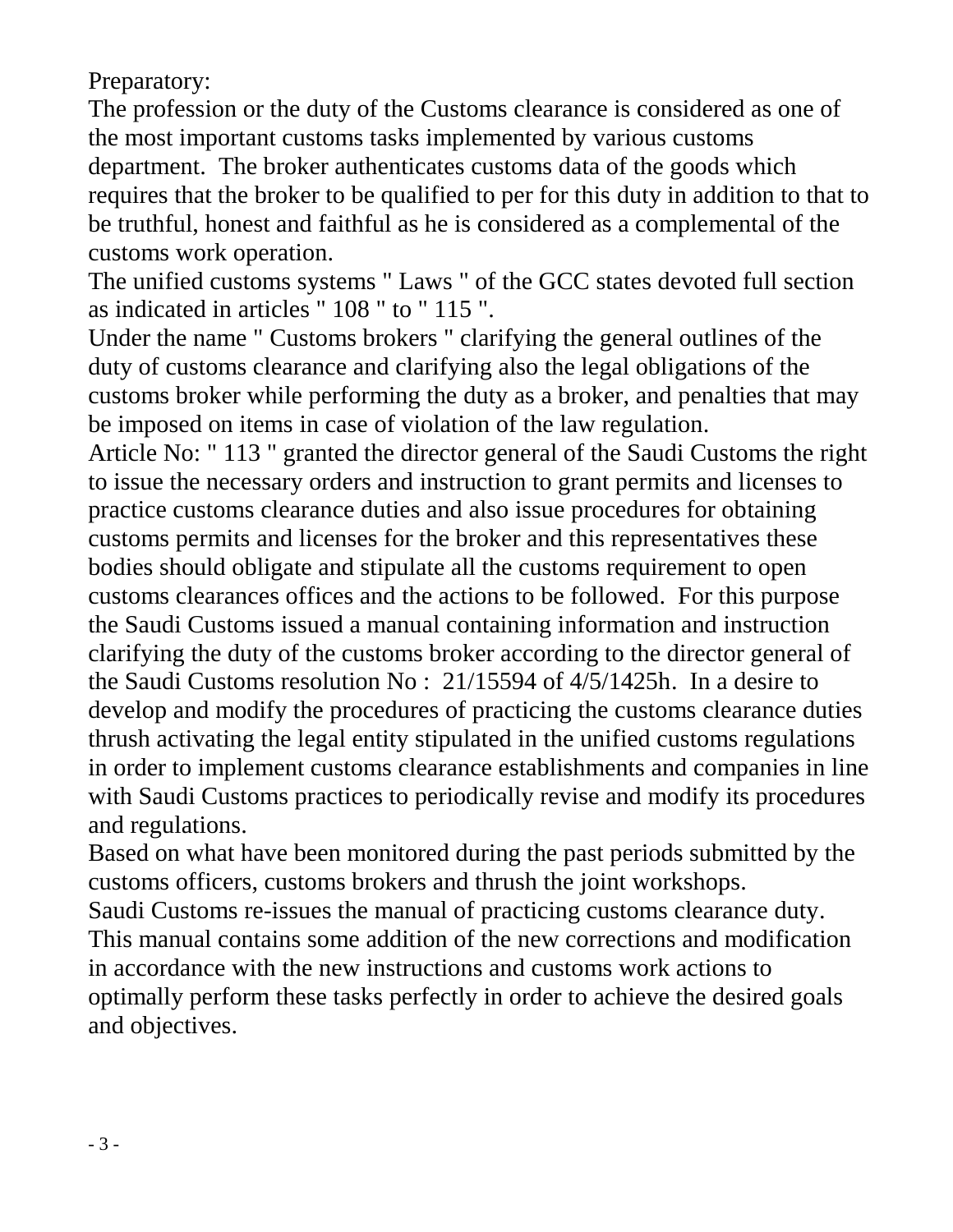# **Article No. : 1-**

- A.Regulating and organizing Customs clearance profession.
- B. Regulating issuing, renewal, canceling Customs clearance permits.
- C. Securing job opportunities for the Saudi Nationals and the GCC Nationals in the Custom clearance sector.
- D. To control and monitor Customs clearance activities for import and export transit goods.
- E. To limit customs violations and to manage disagreement that occur when performing the clearance activity between the broker and the concerned stockholders.
- F. Increase voluntary compliance and clarify procedures to be followed to achieve and manage the compliance process.

# **Article No. : 2-**

- A. The unified Customs system " LAW " the GCC states unified customs LAW.
- B. Saudi Department of Customs " Saudi Customs " : The concerned authority about the customs sector.
- C. Customs compass " area " : Bounder limitation by the minister of finance in each sea, air and land port or any other place or area that has an administrative center permitted to perform ail or some of the customs actions and regulations.
- D.Customs training institute :

The sector responsible of providing training in the field of customs actions and customs regulations.

E. Customs Training Course :

Training program defining customs operation designed for the customs brokers.

F. Customs fees " Duty " :

Duties collected according to Customs tariff system.

G. Other Fees :

A mounts collected by the customs on goods such as tax and vat.

H.Customs Clearance :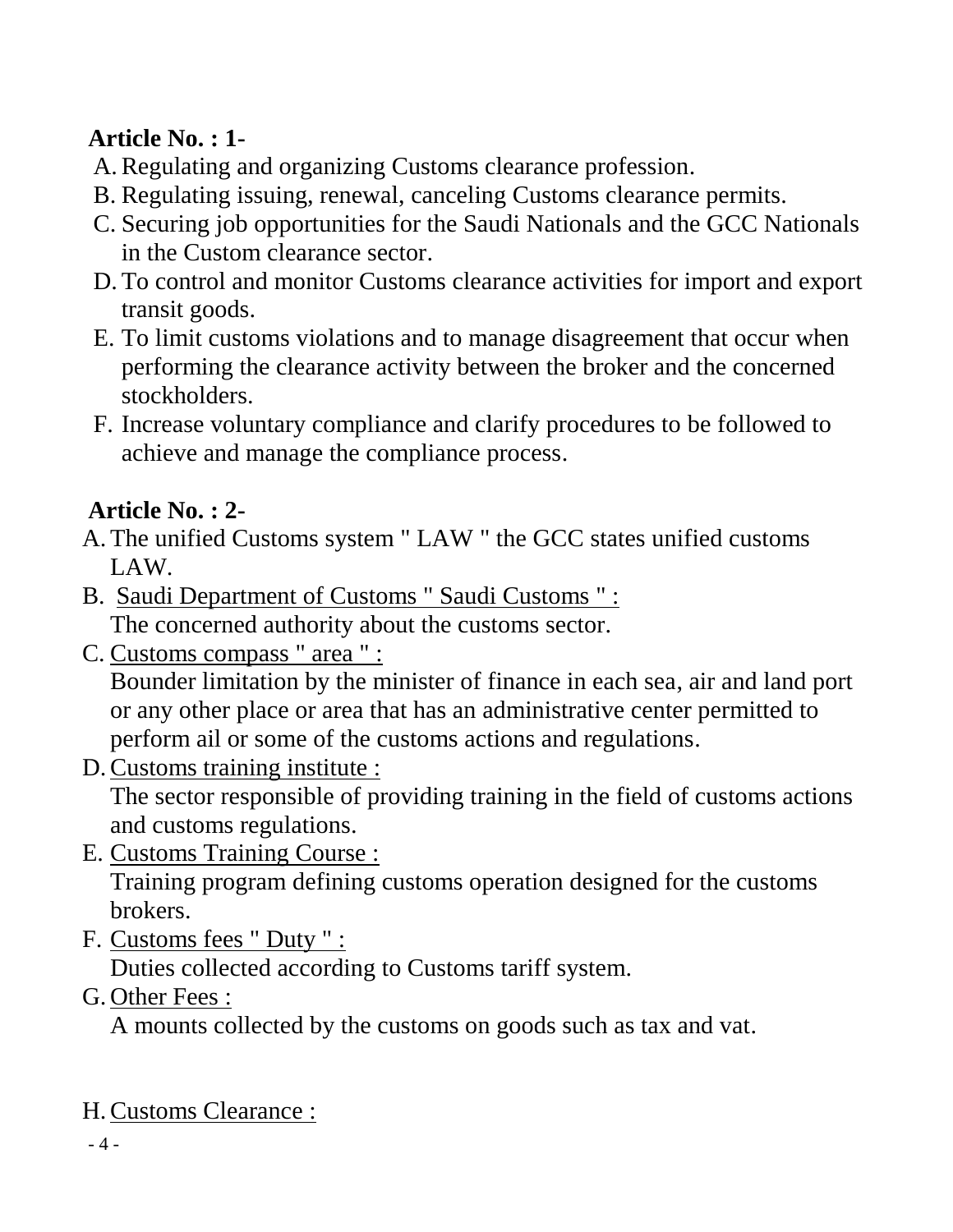Documentation of customs, declarations relating to imported exported, and transit goods in accordance with Saudi Custom regulation and procedures stipulated in the unified customs regulations " LAW".

I. Customs Broker :

A natural legal person licensed to practice customs clearance activity and is authorized to prepare and sign the customs declarations document and submit it to the customs and complete the customs actions need to clear the good for others " third party ".

J. Natural person :

An individual who is authorized to practice customs clearance work.

K. A respected judicial entity :

It is a reliable commercial entity with financial capability and is licensed to practice customs clearance activities.

L. Assistant customs broker :

Any natural person or individual licensed to perform the duty of managing branch of the customs clearance activity and able to follow up the customs actions on behalf of the customs broker.

M. Deputy Customs Broker :

Any natural person licensed to perform the duty of following – up customs work on behalf of the customs broker.

N. Special Agent :

Any natural person who is an employee in one of the government sectors or general sector or commercial sector who is authorized to perform the duty of completing the customs actions needed for its imports or exports.

Article No. : 3-

A.Customs license for individuals :

Customs clearance permit in which the individual has the right to perform the duty of the customs clearance profession on behalf of the sector authorize him by other based on agreeable fee.

B. Customs licenser for establishment and companies :

A customs clearance it is license or permit provided to establishment or companies whom their major activity is customs clearance duty or other logistical activity that entitle this company or establishment to perform its customs clearance activity or on behalf of other parties.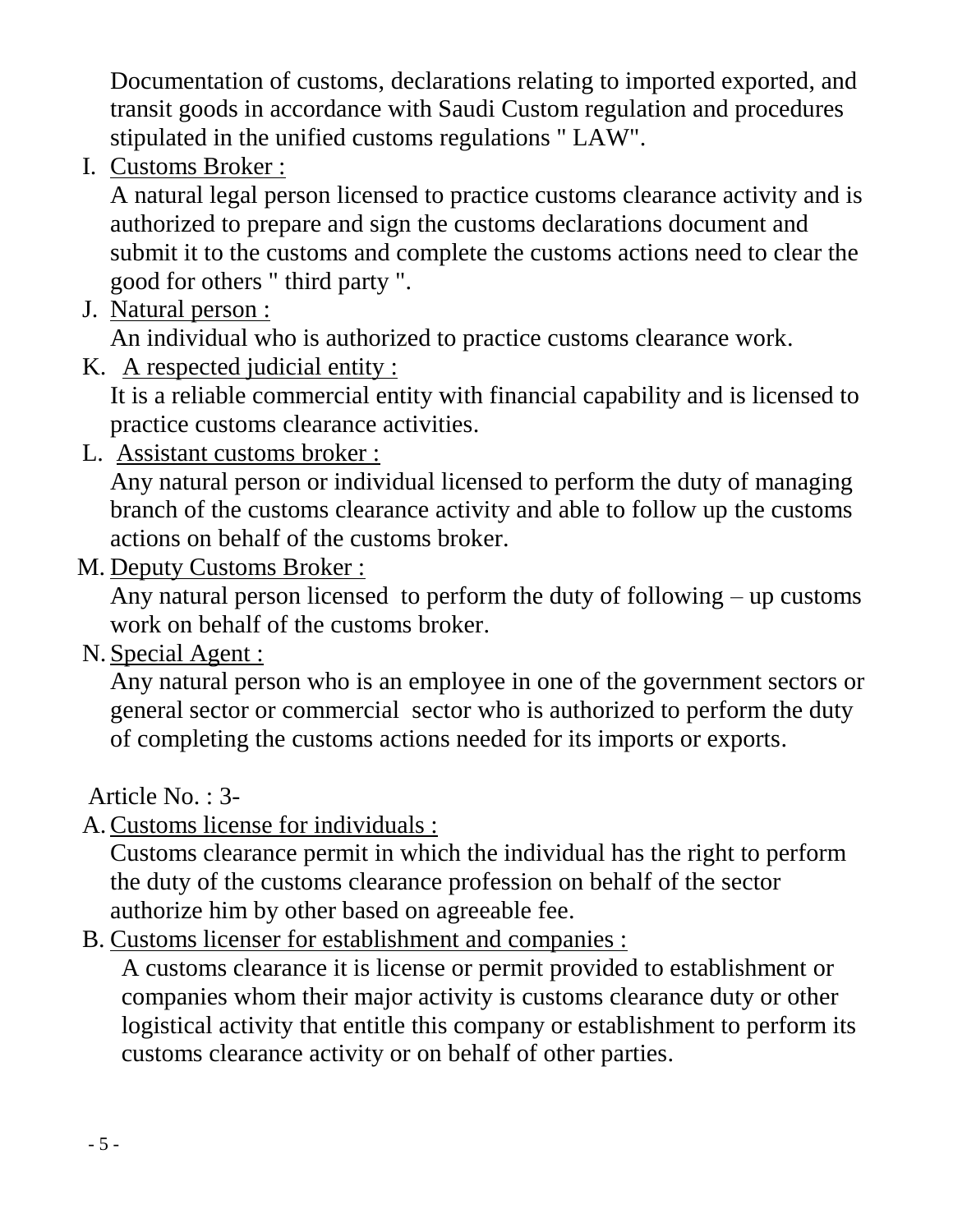Article No. : 4- Conditions for Obtaining Customs Clearance License or permit for individuals :

The individual or the applicant should apply to the customs department through the customs Potrac " electronic door " to apply for approval to be granted a customs clearance license " permit " the applicant must :-

- A. Tobe a Saudi National or a GCC national by national identity and resident in the kingdom.
- B. Age 21 year old.
- C. Education " high school certificate " or equivalent holders of the license or permit before the issuance of this guide are exempted.
- D. Able to carry out customs ------- him ---.
- E. Provide proof of full time license to ---- a student, government employee or private sector employee. However, the private sector employee shall submit a letter of no objection from the employer ------ by the firs official or the executive director of the sector.
- F. Pass the personal interview.
- G. That previously this clearance license was cancelled for reasons related to the misuse of the license or because of his participation in a crime for which a final judgment has been issued.
- H. To pass the designated test organized by the customs training institute >
- I. Submit a certificate of absence or free from the criminal record issued by the security authority concerned with public security " forensic evidence " that he has not been sentence in before a final judgment in one of the crimes against honor and honesty, unless he has been rehabilitated.
- J. Pass a medical poison check attest " for drug abuse by a government hospital, or a poison center at the time of application.
- K. Payment --- amount 3000/- Riyals for issuing the license.
- L. Submit a bank account number in the name of the individual customs broker to be used in financial transaction with his employees, customer and custom department.
- M. Determine the customs headquarter of the license to practice. " the customs determine the headquarter the broker can.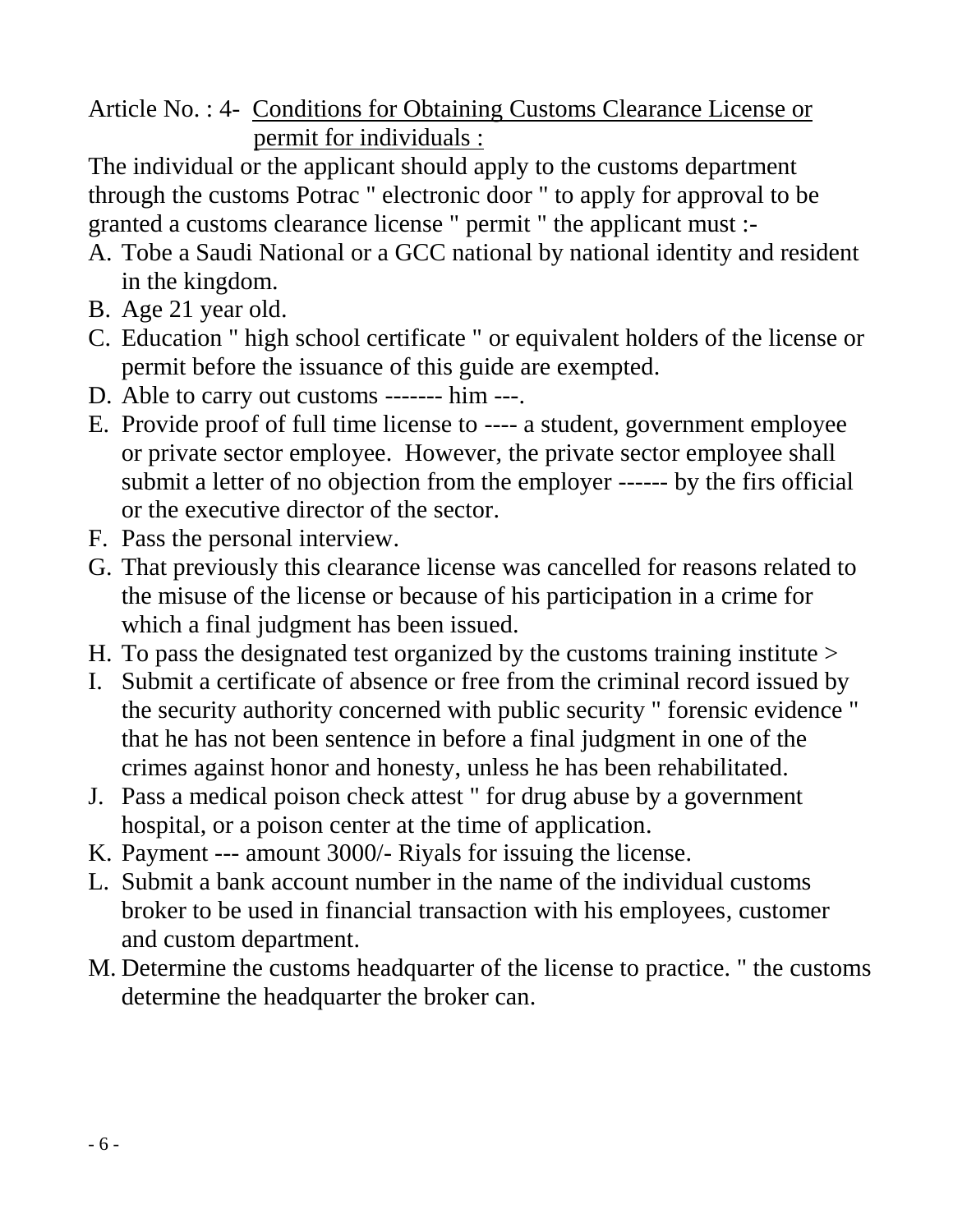- N. Present, a certified bank check in the name of the director general of the customs department in the amount or SR. 3000/- Riyals only as a license guarantee. the customs clearance broker " individual " should not.
- O. Practice the ------/ export activity as individual shall not have the right to combine the practice of the customs clearance profession and the activity of import / export trade --------- for his own account or on behalf other parties.

Article No. : 5- Approval Procedures of Customs Clearance Activity : The applicant for obtaining the Customs clearance license shall provide the required document to the competent department.

At the Saudi Custom headquarter and the Customs authority's office specified for opening the headquarter before issuing the decision to grant the license as follows :-

- A. A copy of a valid lease contract valid for the duration of the license, or -------- of the ownership contract of the headquarters or the shop which is taken by the broker to run his business.
- B. Copy of the municipality license.
- C. A statement indicating the national address, signature forms and site map, and location site of the license headquarter.
- D. Commitment to provide the Saudi Customs and the customs concerned with a sample of his official seals, and forms and his official publication indicating broker's name number of the license, before commencing the work activity and also provide a list of the names of all the employees.

Article No. : 6- Condition and terms of obtaining Customs Clearance license or permit for establishments and companies :-

Companies or establishments whom customs. Clearance profession are their license. This license is granted according to the following conditions and terms :-

A. To apply through the customs portal to apply for the approval of granting a customs clearance license obtaining the establishment contract which stipulates the activity of customs clearance, or a copy of the company's commercial register ------ indicate customs clearance activity.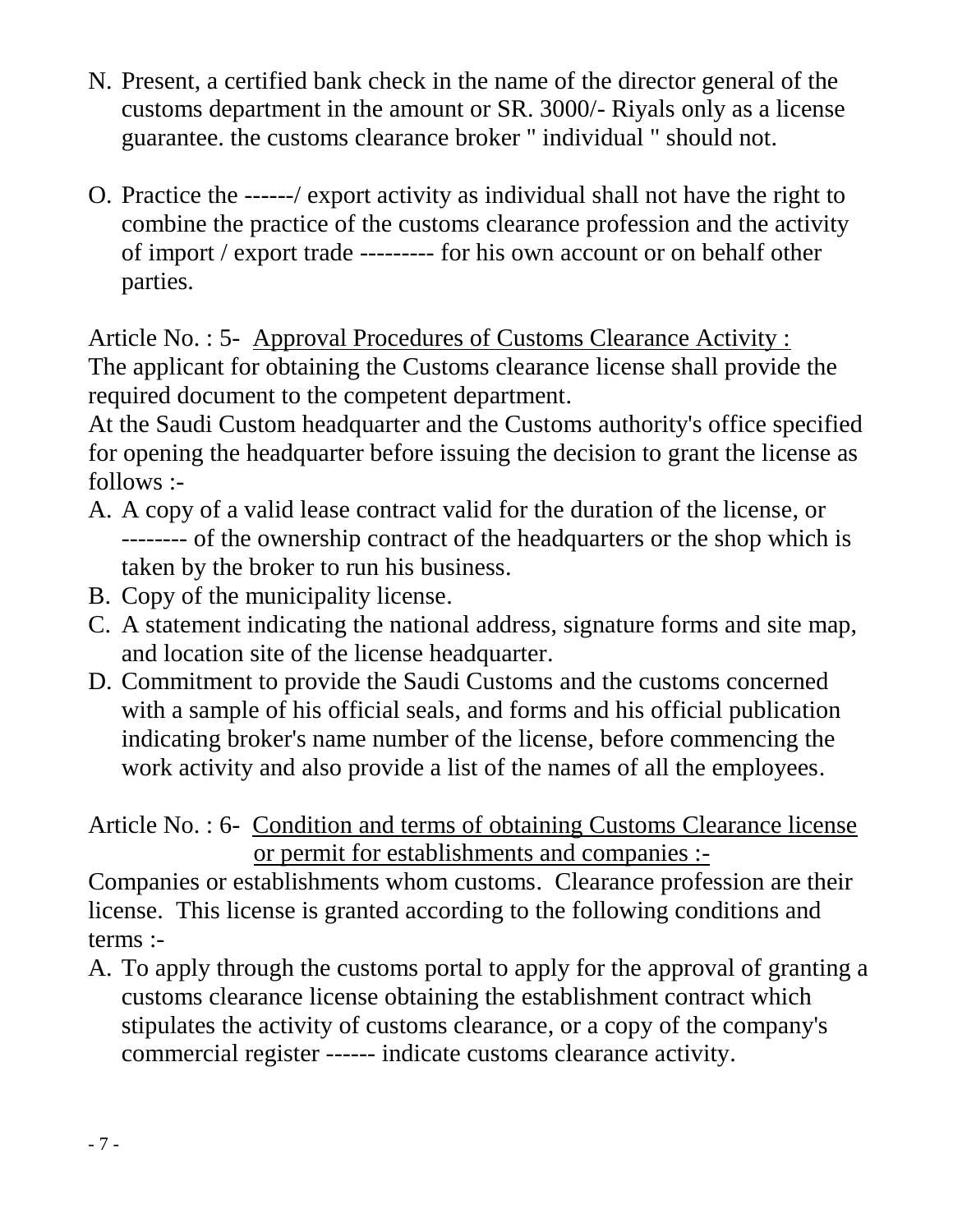- B. To provide an unconditional bank guarantee or certified a bank ----- " check " in the name of the director general of customs to guarantee the license an amount of 200/000 Riyals " Two Hundred thousand Riyals " that shall be valid for more than one year, or provide an insurance policy from one of the insurance companies accredited by the Saudi Customs equivalent to the value of the guarantee.
- C. The employees who manage the customs clearance activity in the company shall --------- in accordance with the terms and condition returned in article 4, except ---------- 12 / 13, 14 and 15.
- D. The enterprise or the company shall appoint employees to performs the duties of the representative of the customs broker. They should be selected according to the terms and conditions mentioned in article 10 of this guide.
- E. Provide valid list and subscription data in the general organization for social instance " GOSI " in which all employee engaged in customs clearance activity are registered.
- F. The partners should not be a person who has previously revoked his license for persons related to the misuse of the license or because of participation in a crime released to customs smuggling or any other crime form which a final judgment has been issued.
- G. Import and export activity is allowed to be added to the customs clearance activity.
- H. It is permissible to work in all customs outlets " areas " and to appoint and administrator --- ---- in tea branch. one of the founding member or shareholders is entitled to manage any of its branches according to the terms and condition stated in article 10 of this guide.
- I. The enterprise or the company has the according the company needs and in according to the Saudi Legal system and the Saudi ------ regulations.
- J. A list showing the national address and the contact numbers as well as a symbol of the signatures and map script the headquarter should be provided and submitted.
- K. The company's bank account should provided for use of the financial transactions of their employees, clients and the Saudi customs.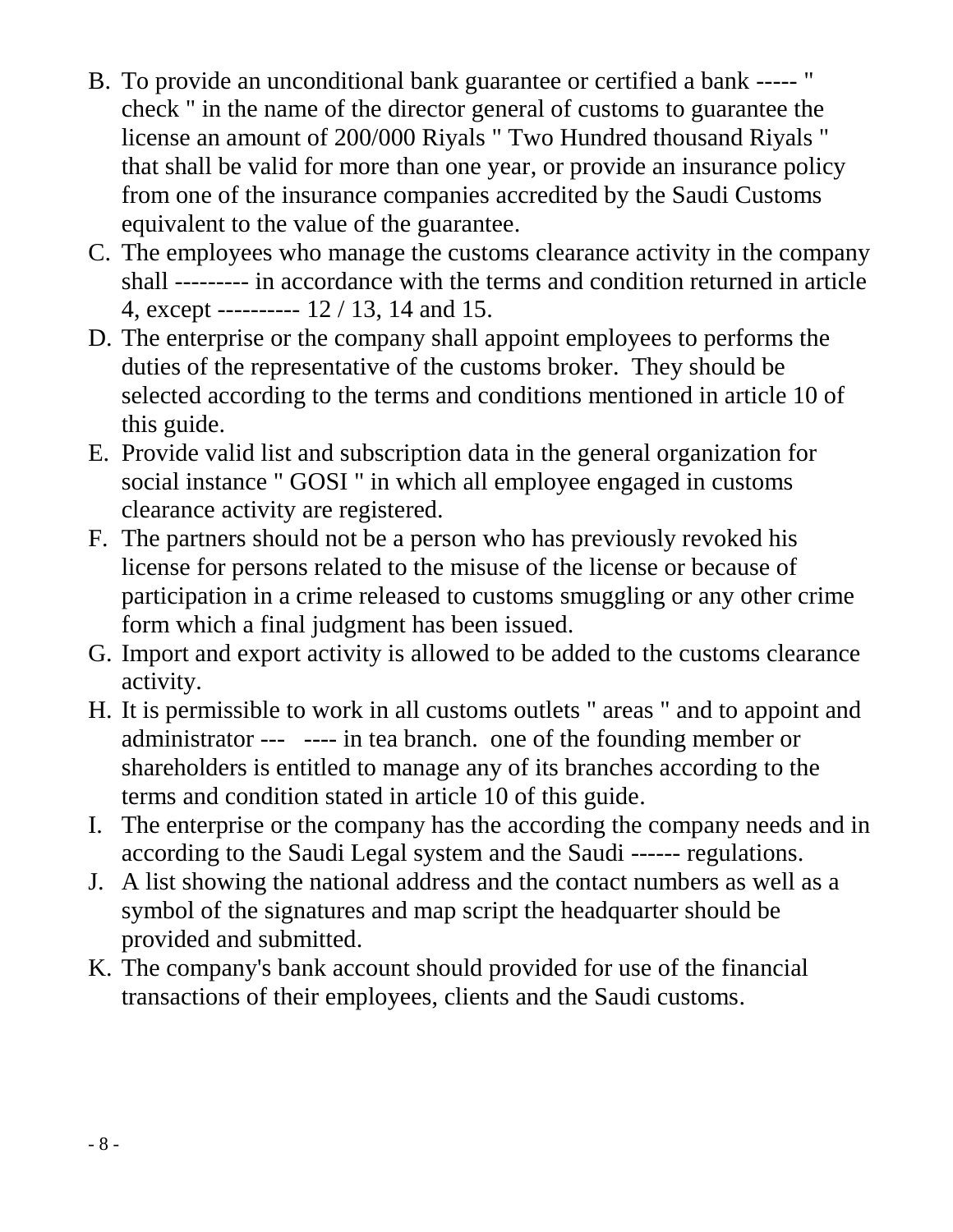Article No. : 7- Terms and conditions to practice customs clearance activity for transit goods :-

Clearance of goods in transit shall restricted to customs licenses of enterprises and companies in -------- with the following conditions :-

- A. Apply through the electronic portal to add clearance activity regarding the transit goods.
- B. Provide an unconditional bank guarantee in the name of the director general of customs in the amount of SR, 1000/000 " SR one million " for each customs port for the customs broker who wish to clear goods and who obtained enterprises clearance license in the following customs ports :- " Batha – Salwa – King Fahad Causeway – Khafji – Rougi – Judidat Arar and Hadeitha ". and unconditional bank guarantee in the name of the director general of customs for a period exceeding the validity period of one year license amounting to SR. 1000/000 for each other port.
- C. In case the value of the goods, duties and taxes exceeds the value of the transit guarantees provided by the broker, an additional bank guarantee shall be provided covering the difference between the value of the guarantees provided and the equal value of the goods, customs duties and taxes.
- D. It shall cover the ------ in the value of the bank guarantee as a result of deducting the value of the consignments customs duties, taxes, fines and other fees without delay.
- E. The bank guarantees provided to customs for the conduct of transit activity shall be considered as central balance for the broker. The combined value of which may be used to cover the value, fees and taxes of each consignment cleared by the customs broker. The customs has the right to deduct from all the transit bank guarantees provided by the broker for all combined or scattered custom ports even in the case of changing the bank, that provided guarantees to the broker.
- F. The additional bank guarantees provided to cover the difference shall be returned to the customs broker after proving the exit of the goods in full and intact from the exit port.
- G. It is accepted from the enter prises and companies who obtains customs clearance licenses to provide an insurance policy form one of the insurance companies accredited by the customs equivalent to the value of the goods, in accordance with the customs laws and regulations.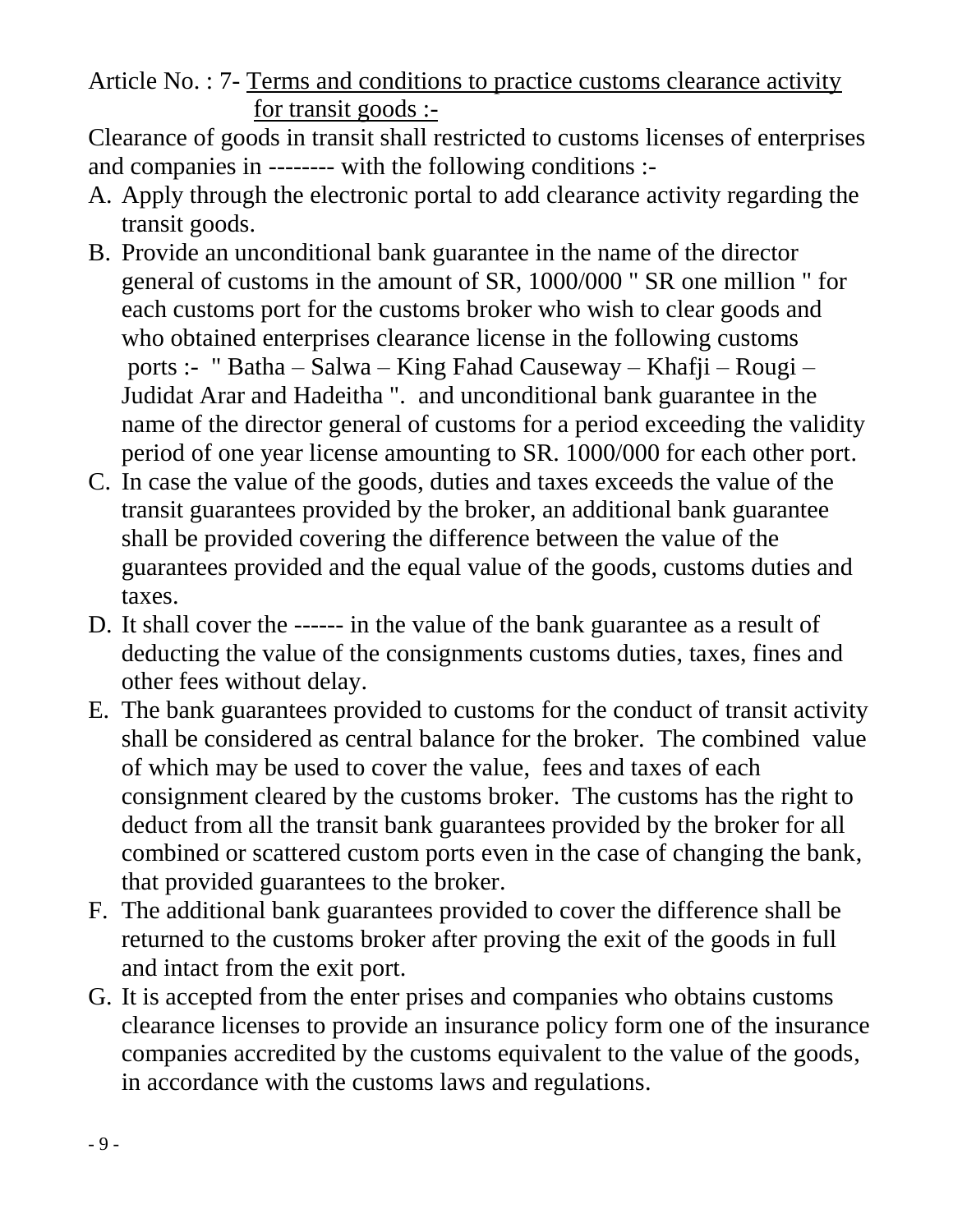## Article No. : 8- General rules for customs clearance license.

- A. The customs clearance license should valid for a period of three years effective from the day of issue.
- B. Custom brokers shall jointly and severally liable for customs offenses and smuggling offenses committed by their authorized users on accordance with the provisions of articles 154 and 157 of the unified customs law.
- C. Suspend granting and renewal of the customs clearance licenses of the transit activity for individuals, those who have previously obtained an activity shall be grantee a period of six months from the date of application of this guide to correct their situation by obtaining a customs clearance license for enterprises and companies.
- D. Customs clearance activity should not be practiced on behalf of other parties unless obtaining the necessary license from the customs department in accordance with the condition terms and the procedures stipulated in this guide.
- E. Customs clearance should not be leased or assigned to the parties, the license shall be canceled when it is rented or assigned or one of its branches without prejudice to the application of statutory penalties against the violator.
- F. In case the customs broker do not respond with the corners to complete the procedure of clearing their goods for unjustified reasons, the customs have the right to transfer the authorization of completing the procedures to another customs broker upon the request of the good's owner, without any responsibility on the customs.
- G. In case the customs broker or one of his assistants summoned pay the customs for investigation or accountability and he does not respond within seven days from the date of the summons, the customs and director of the customs port have the right to suspend the activity of the customs broker in the automated system until the attendance and conducting the required instigations.
- H. And amount due, shall be deducted from the broker's guarantee, in case of existing customs dues and the broker's failure to fulfill his obligation in this regard.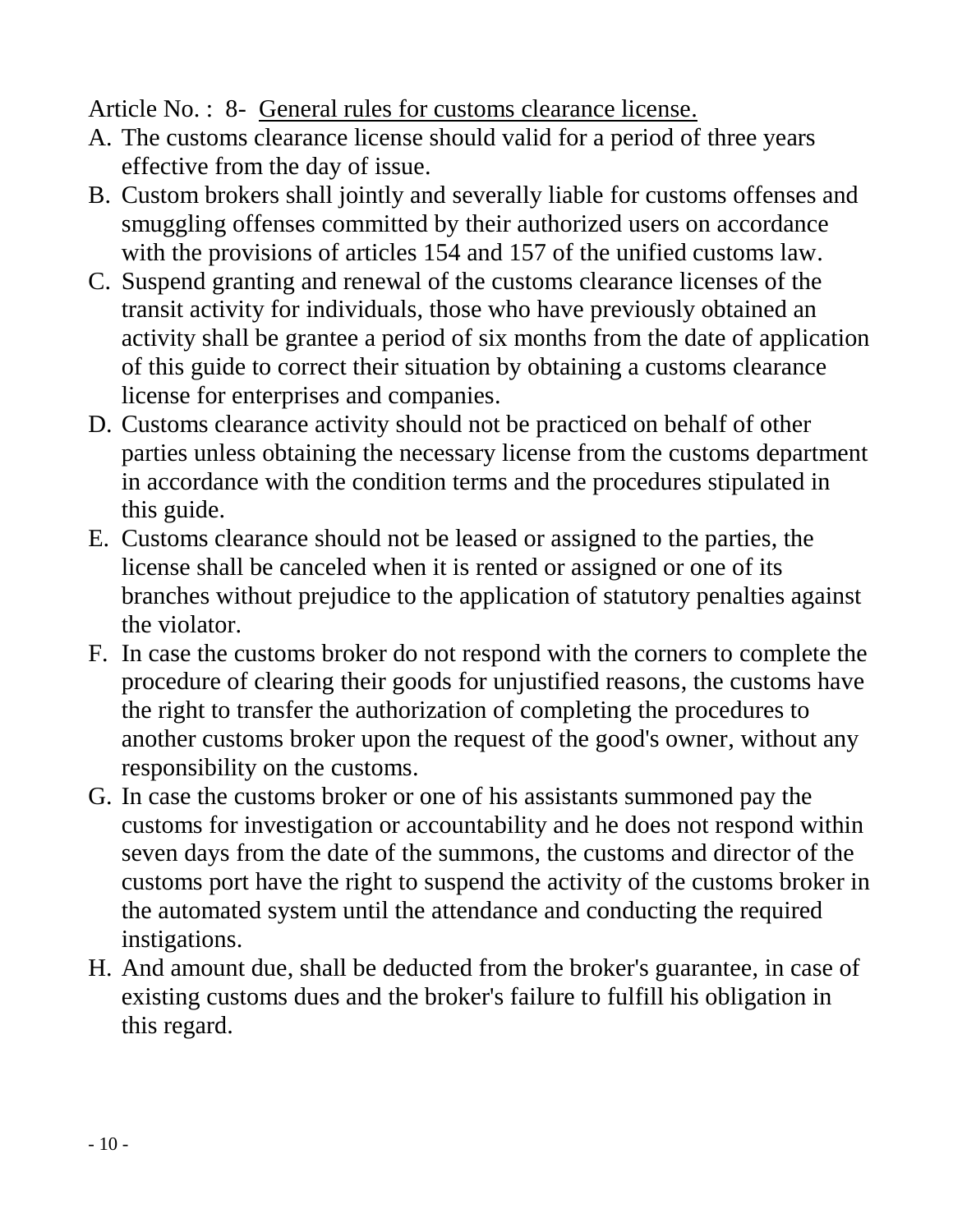The Director --------- of the Saudi Customs or its designee shall issue a resolution or a direction to deduct these dues from the broker's bank guarantee in accordance with what is quoted in articles 147 and 149 of the unified customs, Law, in this case the customs broker shall immediately cover the shortage in the value of the bank guarantee.

- I. Additional service fees chares shall be applied in cast cancellation of transit activity, opening or transfer of a branch, cancelation or change of the main head quarter or license premises with an amount of SR 1000/- " one thousand Riyal only ".
- J. To compline with the technical requirement of customs clearance and electronic registration such as financial statement, documents and electronic archiving.
- K. Non Saudi are not allowed to not allowed to work in the offices individual customs brokers, those who have non – Saudi employees shall be granted a period not amore than of three months from the date of application of this guide.
- L. In the event of the death of the individual customs broker, a period bot more than three months from the date of death shall be granted to the legal agent of the heirs to conclude and settle the pending transactions.
- M. Customs has the right to determine the number of licenses needed for each customs port. According to the actual work needs.

# Article No. : 9- Procedures of open branches " individual Customs Clearance License ".

Branches of Customs clearance license for individuals may be opened after obtaining the prior approval of the Saudi Customs department in accordance with the actual needs of the customs required under the following conditions :-

- A. To submit a request to open a customs clearance branch for the customs that he wishes to practice.
- B. To submit a certified bank check in the name of the director general of the Saudi Customs in amount or SR. 20/000 " twenty thousand Saudi Riyal " for each branch.
- C. To appoint an assistant to manage the ------- on his behalf, the appointed assists should meet conditions stipulated in article to of this manual.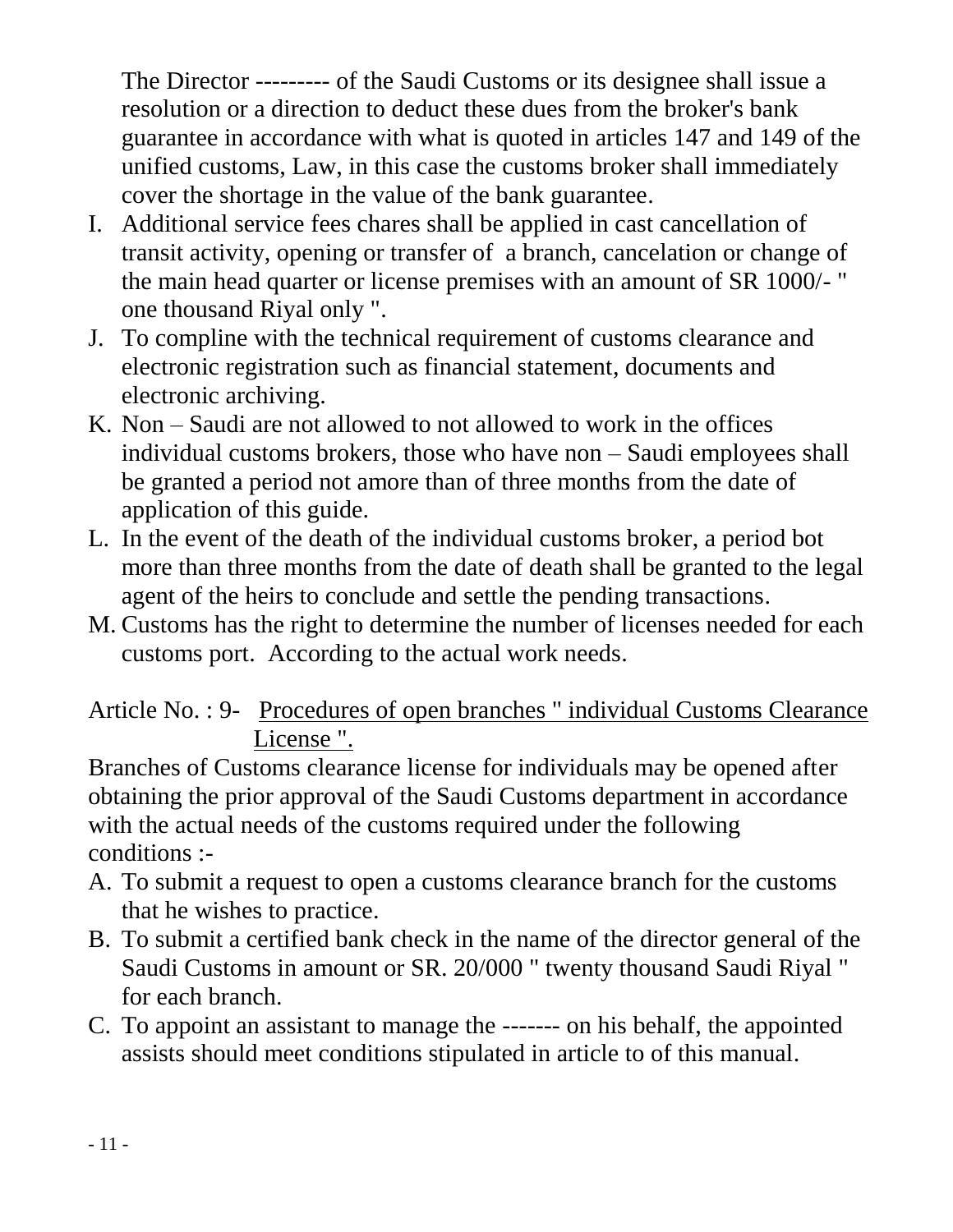D. To submit a certified copy of the lease contract or the title deed or real estate of the heap quarter place or the office to practice the business in the branch independently. And should enclose a map of the office location, endorsed by his signature and seal, the concerned custom port must be immediately be notified in case of changing the location of the office headquarter for any reason.

Article N. : 10- Conditions for the Appointment of Assistants or Representatives of the Customs Broker :-

- A. To be A Saudi 18 years old Saudi National.
- B. Bearing at least high school certificate endorsed by the ministry of education or the Saudi Embassy if the certificate is issued by a foreign country, in regard to the broker's representative his qualification should not be less than an intermediate certificate. Those who are nominated before issuing this guide " manual " are excluded.
- C. He shall not have a valid customs clearance license ; and shall not practice the business except for broker he is working for him, and his practice to be limited in one customs port only.
- D. For those who have previously worker for another customs broker should provide a release letter from the previous broker certified pay the customs port concerned.
- E. He should also worked for the previous broker for a period not less than six months.
- F. He must pass the test, which is organized by custom training institute. Those who have -------- it --------- the issuance of this guide "manual " are excluded.
- G. To submit a certificate free of criminal record issued by the security authority concerned with public security " forensic evidence " that he has not been convicted pay a final judgment of one of the crimes against honor and honesty or the crime of customs smuggling unless he has been rehabilitated.
- H. To pass the drug abuse test conducted by a government hospital upon applications.
- I. Not to be a member, shareholder or owner of an customs establishment or company.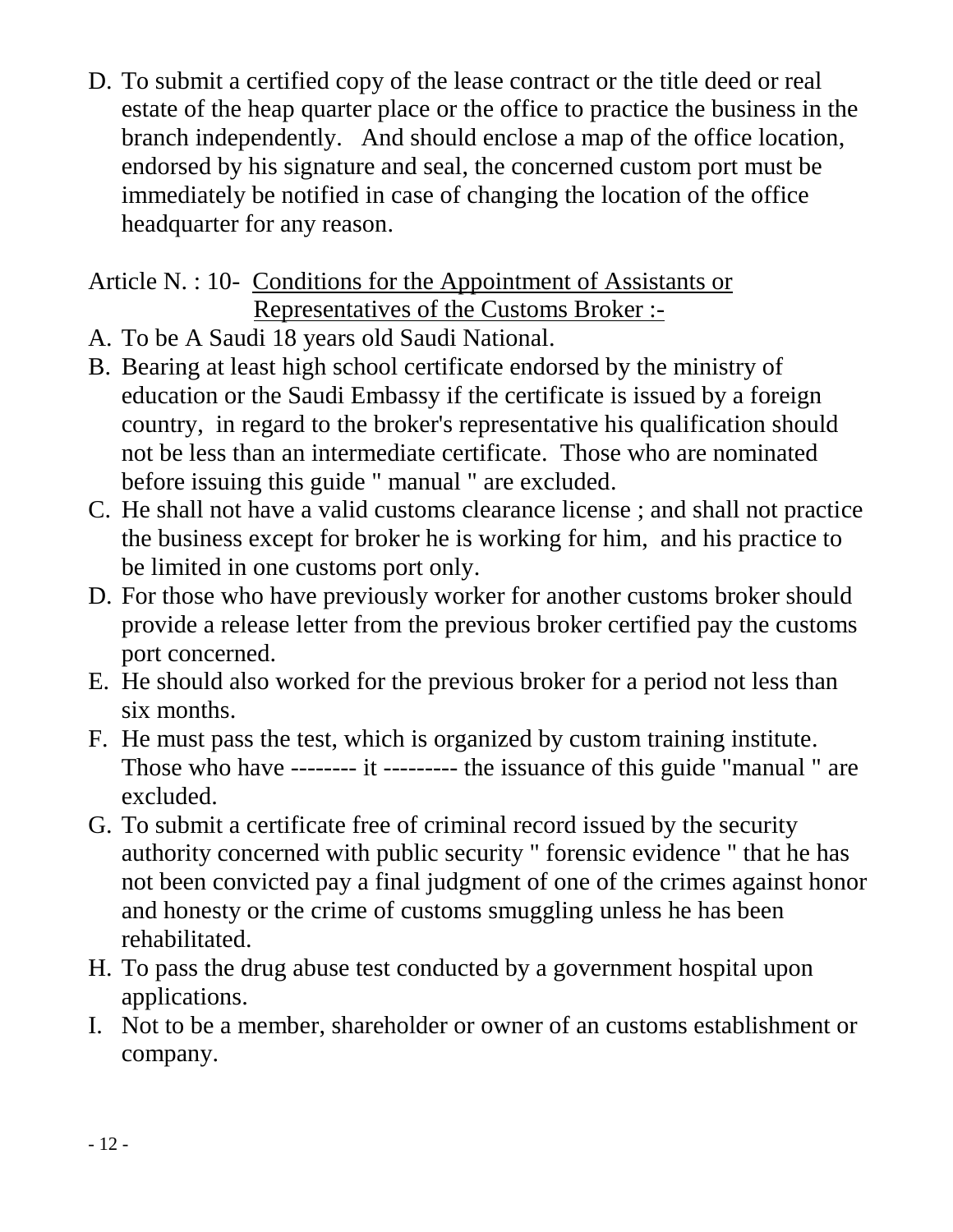Article No. : 11- Terms for and condition regarding of the declinator or the special representative : -

Governmental authorities, public bodies, establishments, companies, and private commercial have the right to authorize one of its employees to perform the process of customs procedures concerning its import or exports in accordance withe following procedures and conditions :-

- A. To be an 18 years old Saudi National.
- B. To submit an authorization letter from the owner of the goods addressed to the director of the import or export requesting the adoption of the authorization of their representative.
- C. The representative shall be one of the governmental authority, public authority or the commercial establishments and devoted for its work and duty.
- D. Should pass the required test conducted by customs training institute. Those who have ------- it before the issuance of this guide are excluded.
- E. The letter of authorization shall specify certain period not exceeding one year, or to redeem a specific shipment clearance.

Article No. : 12- Condition for Customs Clearance Head quarters :-

- A. The head quarters should be independent and suitable for the work as a customs broker within the city of his choice as a main office for the license an according to a rental lease or contract owner ship of his headquarters endorsed by the concerned government authority in the nearest city to the customs port or independent head quarters within the customs port facility.
- B. Secure a proper well equipped space as a reception area for the customers.
- C. Provide and secure the necessary tools and the proper communication means needed to enter into the Saudi Customs system during 24 hours A day.
- D. Provide proper communication means and post office number registered in the national address to receive requests from the customers or from the Saudi Customs.
- E. Provide the proper number of customs clearance representatives in each shift in side the customs ports in accordance of the customs work needs.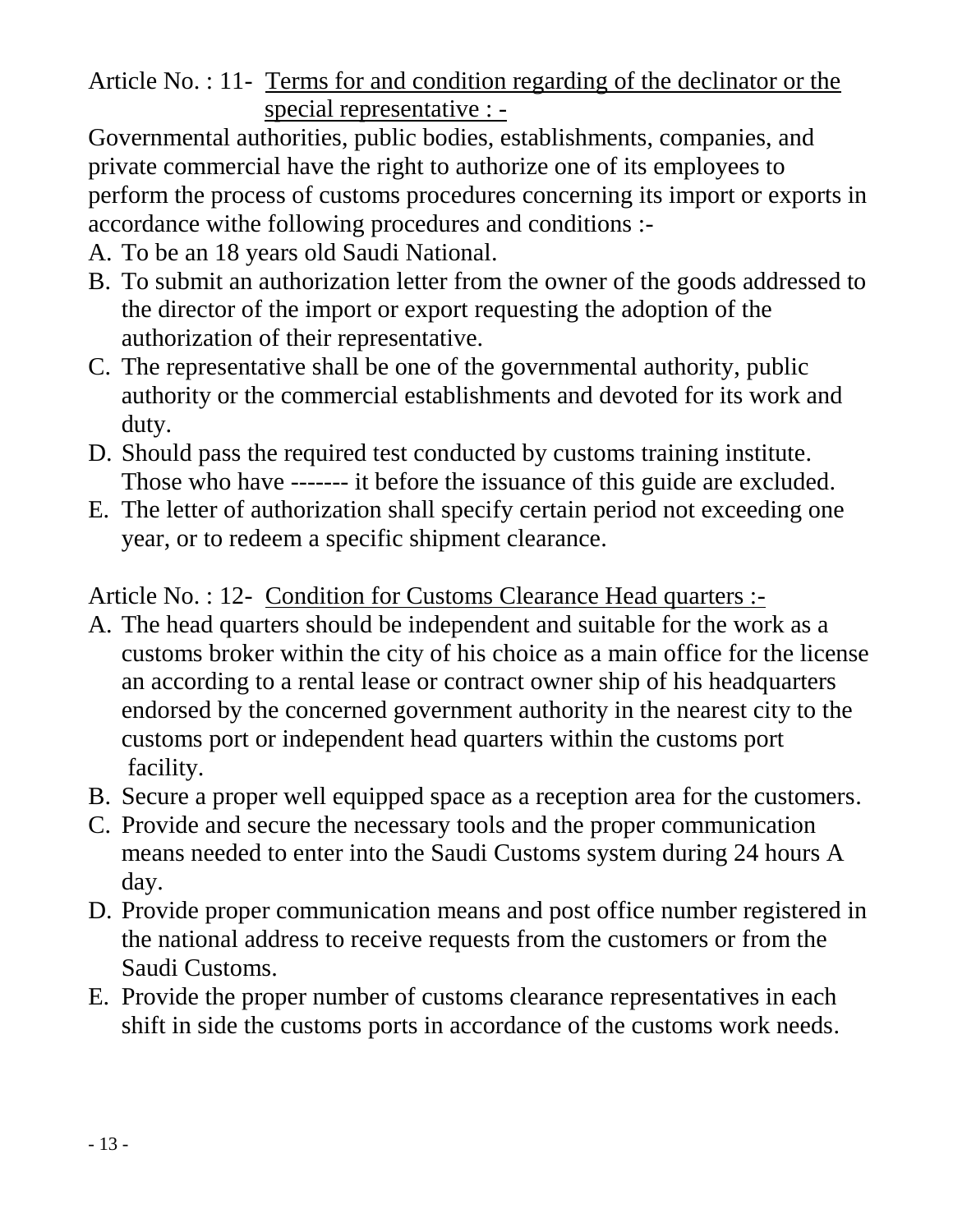- F. Obligated hiring employees according to the clearance license terms and they should be registered in in ----- in accordance of the Saudi labor law and other laws concerned.
- G. Placing and induction and indicative board according to the conditions of the municipalities and secretes on the broker's head quarters and according to what is recorded in the customs clearance license showing the natural and commercial name, the license number, the ---------- activity and communication channels.
- H. Submit a plan for the location of the customs broker's headquarters and the competent department in the affairs of the customs brokers in the Saudi Customs.

Article No. : 13- Customs Clearance License Renewal Procedures :-

- A. Submit request to renew the License through the Saudi Customs auto portal after passing the renewal fees " SR 3000/- " three thousand Saudi Riyals.
- B. Renew the bank guarantee of the establishment and company license. The license should be valid for a period more than three years.
- C. Provide a ----- membership certificate for the broker and all the employees.
- D. Submit a new certificate for drug test issued by a government hospital for all the individual involved in practicing customs clearance and who are permitted to enter the customs zone.
- E. Auto renewal of the information concerning customs brokers. as per the approved form.
- F. Renew the customs clearance license ----- a period of three --------, accounted from the expiry date of the previous license.

## Article No. : 14- Terms And Procedures of Transferring Assistants And Representatives of The Customs Broker.

The transfer of an assistants or representative from one customs broker to another customs broker shall require the following :-

A. In case of assistants transfer, submit a request to the Saudi Customs department through the electro customs -----, and incase of broker representative the request is submitted to the port customs this representative is practicing his duty.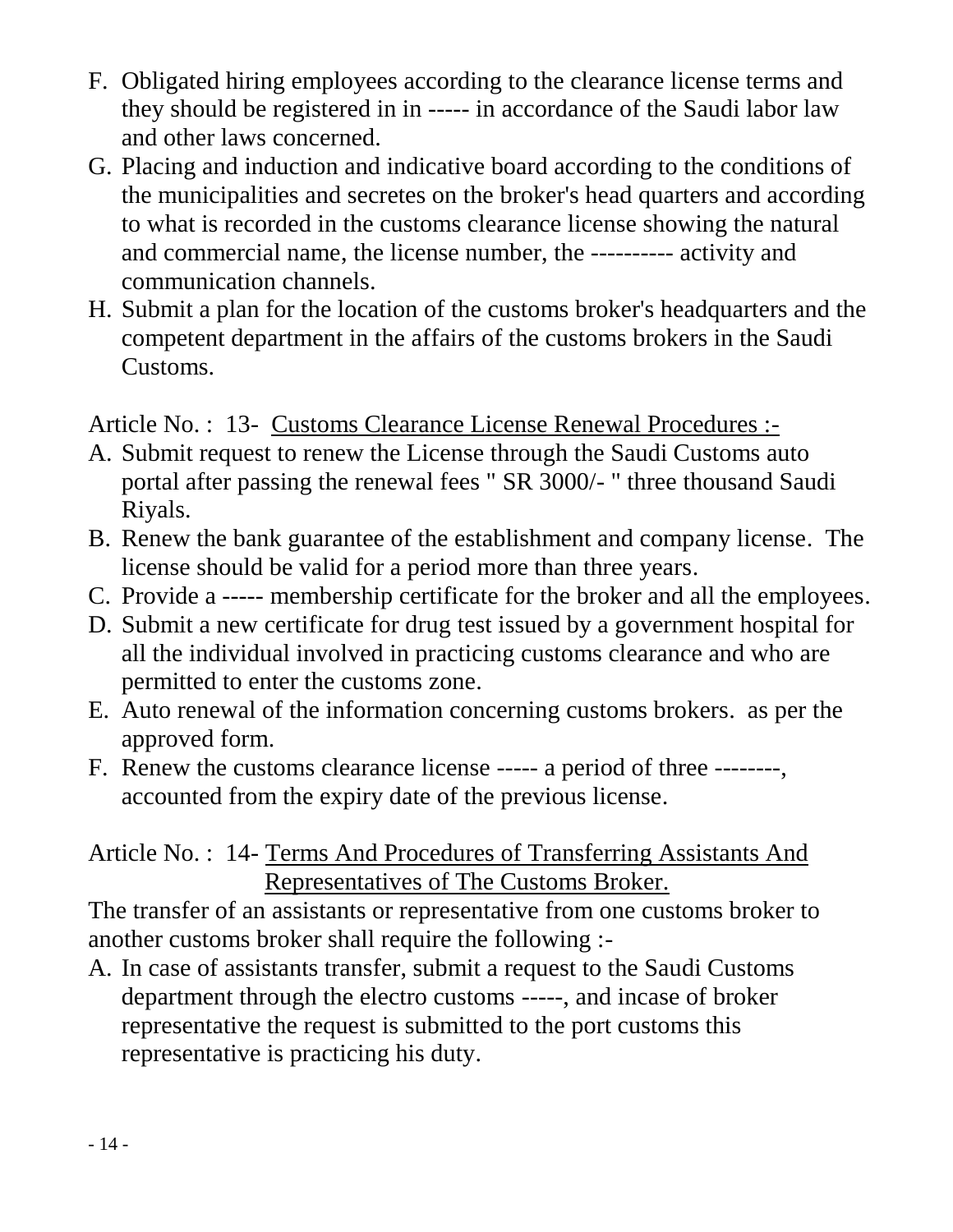- B. Return of entry badge to the customs sites to customs port in case of termination or termination from servile.
- C. Transfer for the assistant or representative only permitted only when released from the previous broker or termination of the branch or the license.
- D. The transfer request For the assistant & representative is excepted or rejected by the director of the customs port director with explanation indicating the reasons in case of rejections.
- E. In case of acceptance " approval " of the request. A new badge is issued to enter into the customs sites and area, and the necessary adjustment actions needed is completed in the auto transfer system.

Article No. : 15- Customs broker obligations :-

Subject to the provisions of articles 112, 115 and 157 of the unified customs law, the customs broker and this assistant shall abide to the following :-

- A. Company with the regulations and instructions in force in the field of activity.
- B. Preserve his publication, seals, stamps and confidential number to enter in to the Saudi Customs Automated system and other automated system, and not to allow others to use them in any way.
- C. Submit the customs declaration automatically upon obtaining the manifest, archiving the necessary documents electronically translate the invoices in Arabic language, clarify the description of the items and subject them to the correct items.
- D. Main the records necessary to record the transactions to which the customs broker is entrusted to clear them for the account of his clients.
- E. Record transaction in serial numbers, indicate and mention the customs declaration number of each transaction automatically. The records shall be kept for period not less than five years effective from the date of closure, and archive it electronically in such a way that custom officer may access to review it, in accordance with article 115 to the unified customs law.
- F. Issue an invoice of the expenses spent by the customs broker explaining the details and fees according to their proper names, the receipts fixed to pay customs, duties and other services fees and thein customs data number.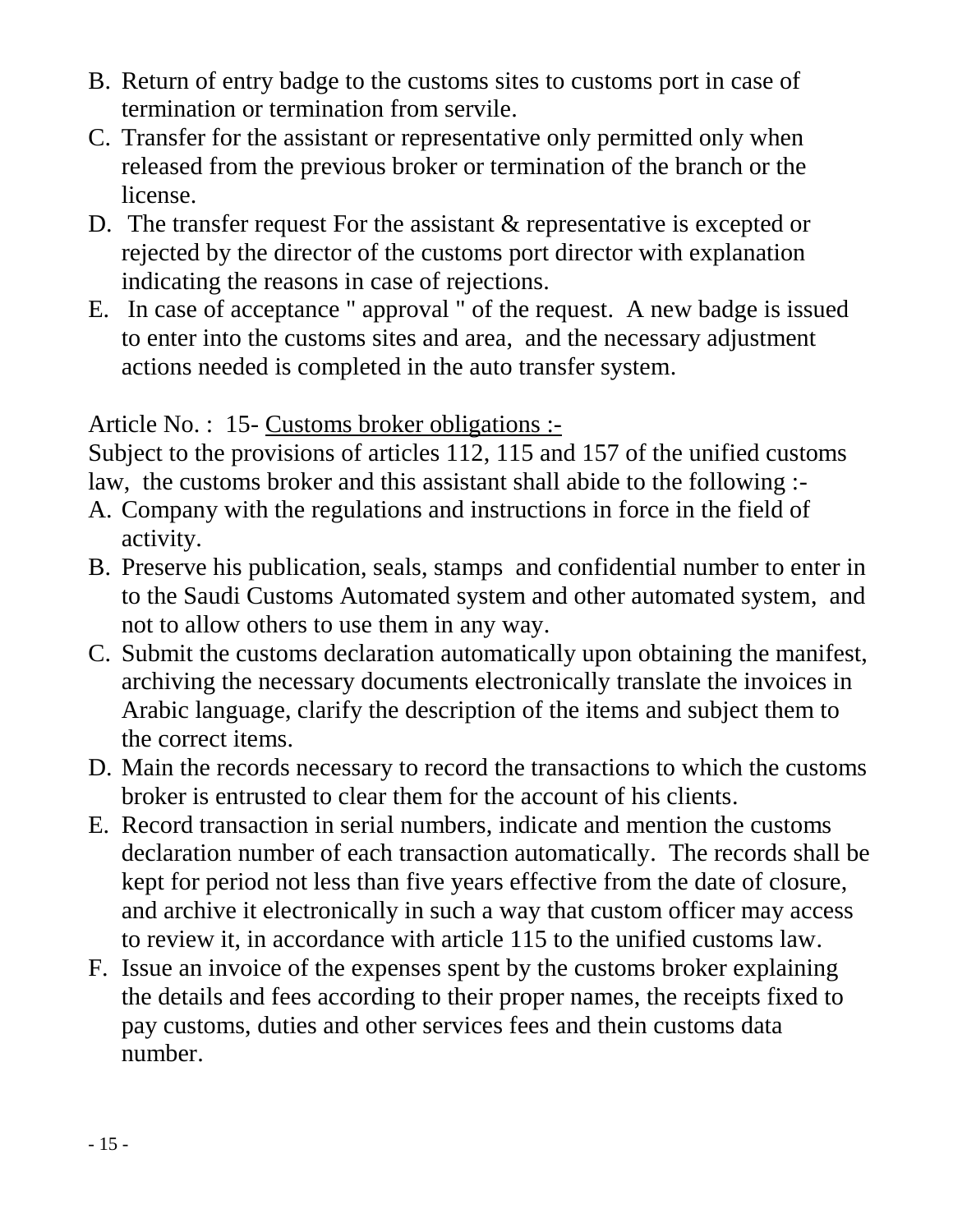- G. Record all these information in a special automated register. Maintain this register for a period of five year. According to the provisions of article 155 of the unified customs law. for reference by the customs when required.
- H. Quickly accomplish commercial transactions tasked to him as a broker once recording the information automatically. In case of reasons for delaying completing the transaction, customs port should be notified in writing as well as the concerned person. He should not halt and stop follow --- up completing the procedure, only with excuse acceptable by the customs port.
- I. Hand the invoice of service to the owner of the good. The invoice should indicate fees, and expects paid for this purpose.
- J. Good treatment and dealing with all whom he man deal with in side the customs sites or areas, and not to offend any one.
- K. Commitment to maintain the confidentiality of the commercial transitions of this clients. and what is required by the duty of honesty.
- L. The customs broker and his assistants shall abide by the proper dress and suspend the entry badge or card issued to him by the customs prominently on the uniform he wears during performing the work.
- M. The broker should himself practice his duty and activity. In case of absence from his headquarters, he must authorize and assign one of his assistant as a deputy to perform the duty on his behalf for a period not more than three month's each year. The broker should submit an obligation promising to guarantee to pay any financial dues or penalties or compensations, the custom port must register the assistants name and the period he is authorized to perform and practice his duty base on his national identity data.
- N. Subject to the regulations and instructions in force, the customs broker has the right to dispense the services of his assistants and deputies, in this case he must immediately inform the custom about the termination decision to allow the customs to cancel the entry card and suspend the validity of this card and stop the validity of entry to the customs automated system.
- O. Fulfill and discharge any obligations or un-completed transaction without delay.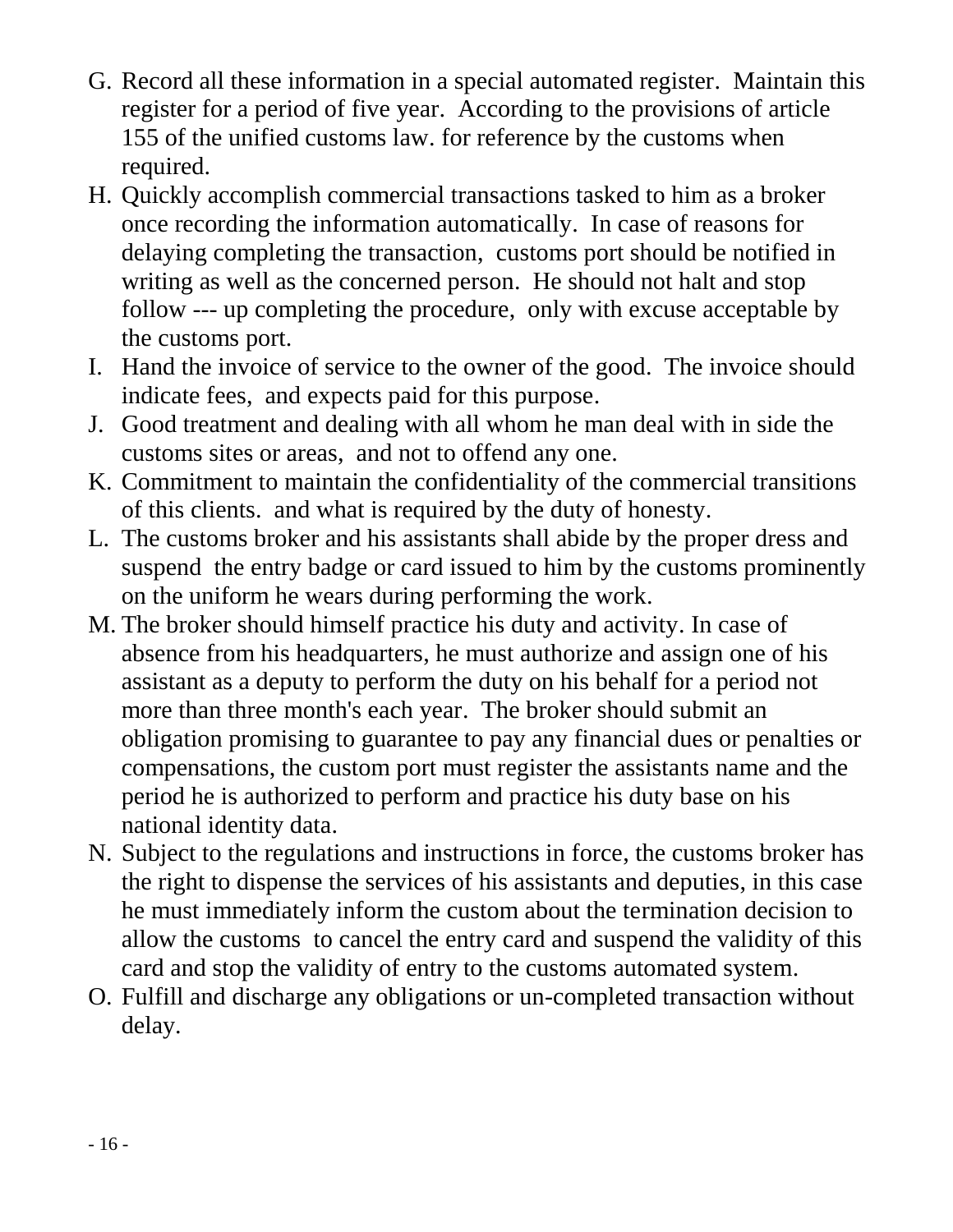- P. Cooperate with customs officers and abide by the ethics of the recognized work and report about any suspicion of violations observed committed by his clients or dealers that may violate the customs regulations considering that it is among his responsibility other wise, he may be considered as a partner in violating the regulations if when it is proven his knowledge.
- Q. To complete the procedure of renewing the customs clearance license within a period not more than go days before the expiry date and not less than to working days from the expiry date, in case of applying after the expiry date of the license, a delay fine of SR 500/- shall be paid for each month or parts those of shall be paid up to 6 months.
- R. The license shall be revoked after that period. If the broker wishes to obtain a new license, he must apply again in accordance with the conditions set out in this guide " manual ", unless he provides justifications accepted by Saudi customs which hindered to renew his previous license and pay the delay penalty or fine for that period, in addition to the renewal service fees for that period.
- S. The owner of the license or his employees are not allowed to perform the customs clearance activity other that the customs department they are authorized to deal with them.
- T. The broker shall only deal with the importers and exporters who authorized him directly without an intermediary.
- U. The broker must ------ the customs department upon the loss of the license or any of the entry cards to the customs yards.
- V. It is forbidden for a customs broker to use or mediate a customs officer to carry out his own transactions or to any of his clients.
- W. Accuracy in the preparation process to fill all customs declaration foam and attach the required documents and avoid delaying the clearance process of the goods only with a legal justification in the case the broker shall immediately notify in writing the customs notify in writing the customs department and the concerned part about this delay.
- X. Comply with the official working hours in accordance with the instructions sit by the customs.
- Y. The deputy or the presentative of the customs broker shall receive and deliver the customs declamations and other documents. The services of clearance representative of other customs offices should never be used for this task.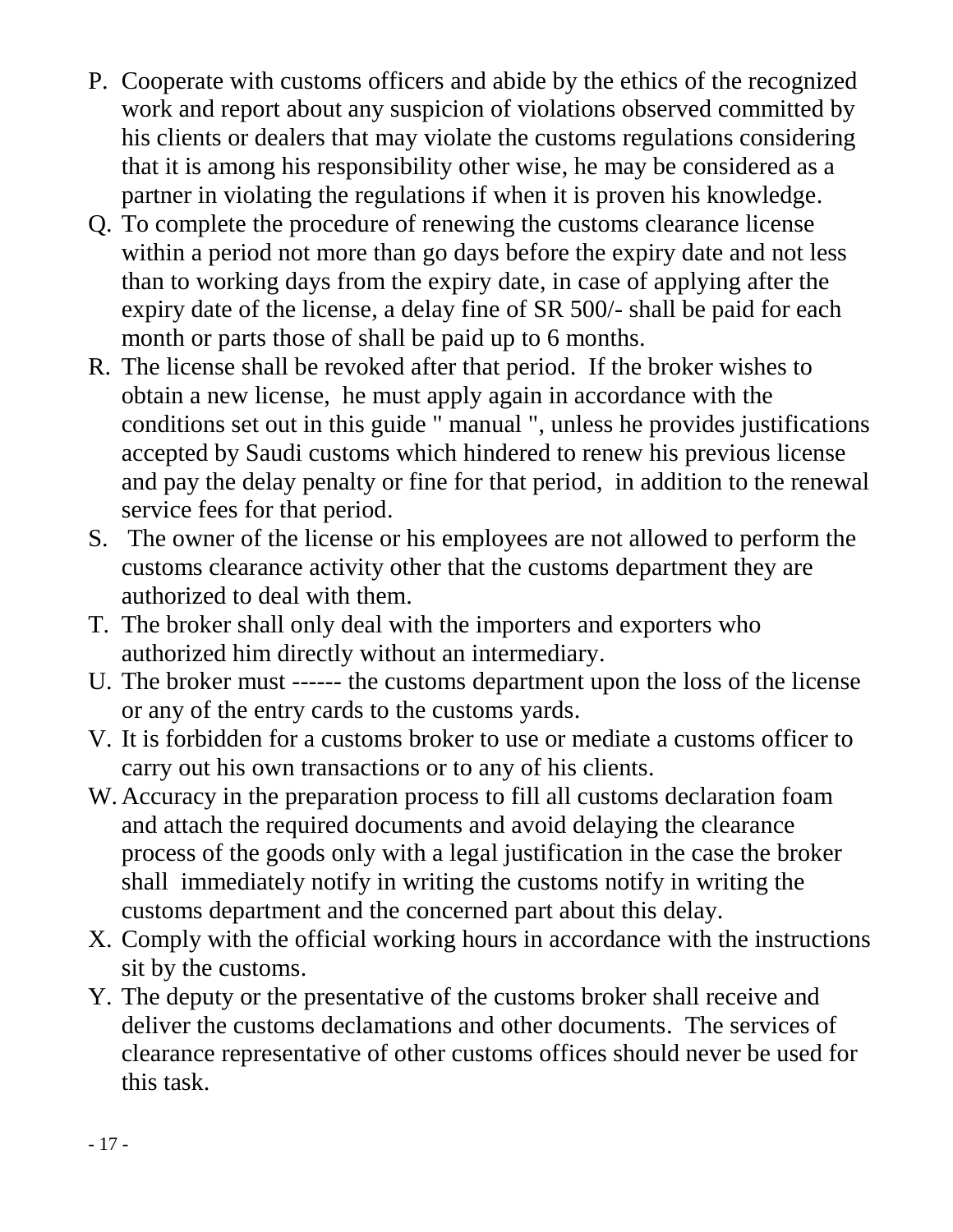- Z. The customs broker shall bear any financial obligations towards customs, such as storage fees in case the delay in completing the procedures is du to him or one of his employees unless it is proved that the delay was for reasons beyond the will of the customs broker or the importer and accepted by customs in accordance with the instructions and controls regulating the storage fees and exemption process.
- AA. Commitment to apply the process of receipt and delivery of customs transaction documents correspondence between the broker and the importer in other sectors related to his the broker's work for reference when needed.

25. Customs broker shall enter into an agreement with authorizing entities that determines responsibilities related to invoices, goods documents, performance of shipping formalities associated with goods transportation from station office to another, delivery location and goods handover to authorizing entity's location or goods re-export.

26. All Customs brokers along with their officials of customs clearance are subject to customs control.

27. Without prejudice to Law of Commercial Register, customs brokers shall keep a record for formalities of transaction progress taken by customs office. Such a record is to include, as well, reasons for transaction failure, if any. A written or electronic notice thereof shall be served to customers and a copy of such record is to be prepared for submittal upon request.

28. Customs brokers are committed to guarantee receipt and delivery documents that involve transactions conducted with concerned persons. Such documents include a segment for received documents, the respective date of reception and translation responsibility; in addition to a segment for remarks.

29. Individual customs brokers are not allowed to use a commercial name for customs clearance license unless they obtain a corporation and establishment customs clearance license.

30. Customs broker shall be hold the full responsibility for smuggling violations and crimes committed in customs data and for smuggling violations and crimes committed by its servants authorized within the scope of the broker's activity per article No. (157) of Common Customs Law. 31. Customs broker and its officials shall be subject to toxicology screen that determines the amount of illegal drugs that might be taken. Such toxicology screen is to be conducted by General Customs Authority any time.

31. Customs broker executes agreements with all license holders and registers them with General Organization for Social Insurance per Labour Law, regulations and related directives.

#### **Article No. (16): obligations of customs towards customs brokers**

1. Customs broker is granted, prior to proceeding with its related business with customs, a passcode that allows access to customs' automated system within the scope of the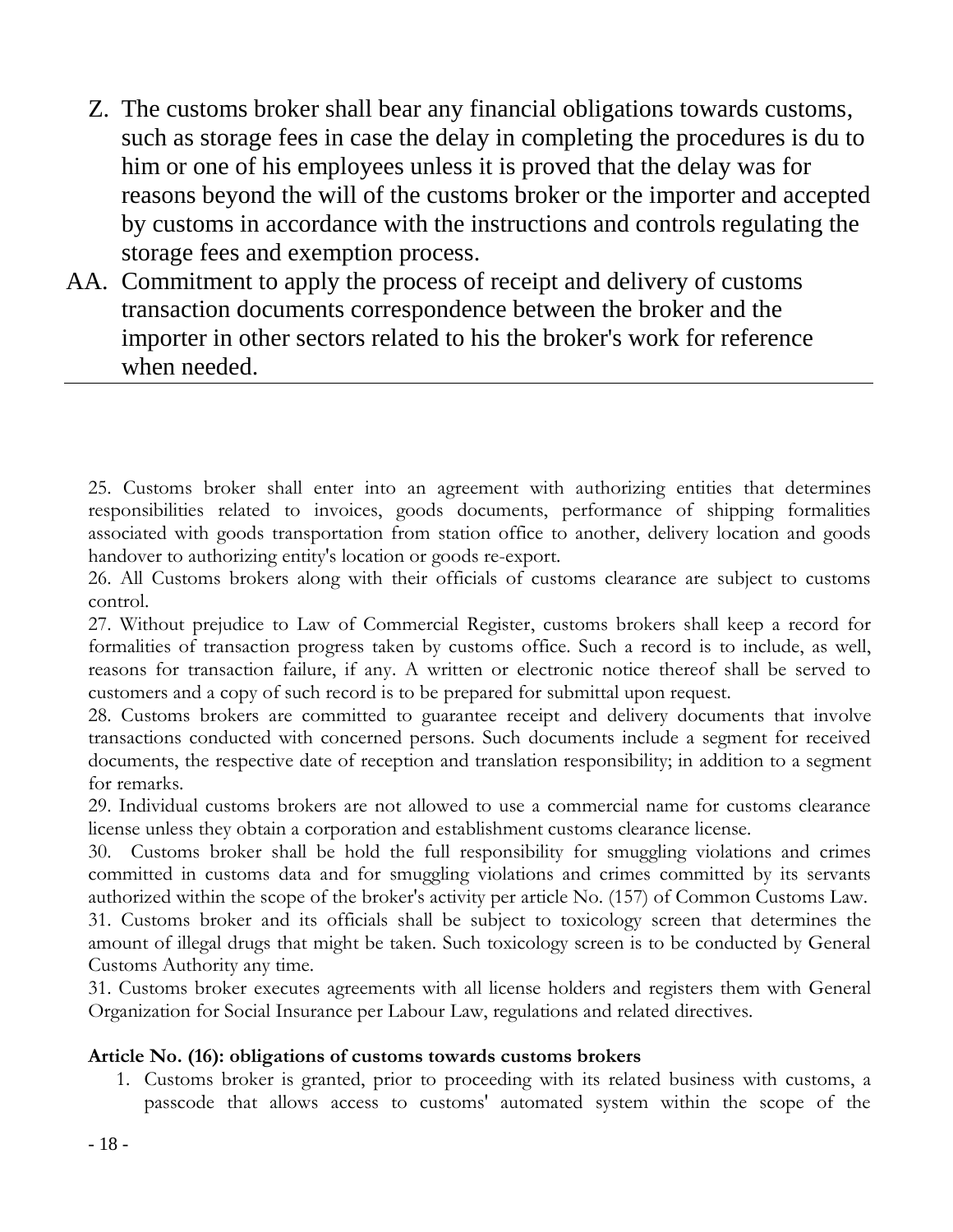headquarter. The respective assistant is to be granted a passcode to access customs' automated system within the scope of the determined office.

- 2. The station office and the concerned administration of the General Customs Authority shall follow up with customs brokers in order to update their data and addresses. Furthermore, they shall regularly inspect customs brokers' offices to make sure they comply with directives regulating the activity of customs clearance. The station office and the concerned department of the General Customs Authority, shall, as well, measure the performance of all customs clearance practitioners.
- 3. The concerned station office shall regularly track the delayed customs data registered in the customs automated system to find out reasons for such delay, difficulties and obstacles, if any, that stand against the processing. Moreover, the concerned station office shall track the registered liability discharge, restrictions applied to customs broker and accrued fines. Such concerned station office shall report on violating customs brokers before the General Customs Authority's competent administration.
- 4. General Customs Authority's competent administration shall prepare forms related to practice of customs clearance profession and publish the same on customs' portal so that customs brokers can use such forms for their literature.
- 5. General Customs Authority's competent administration regulates automated registers for customs brokers involving their submitted names, license numbers, effective and expiry dates, guarantee letters and penalties applied to them and their assistants during activity operation. Such stuff mentioned in the register shall be regularly reviewed.
- 6. General Customs Authority's competent administrations classify customs brokers according to commitment to and compliance with customs regulations and directives, their relations with customers and exporters, and logistics performed, all of which shall be published on customs' portal.
- 7. General Customs Authority's competent administration shall follow up customs brokers' requests and complaints, and scrutinize their proposals and opinions in a pursuit to develop the activity of customs clearance in a way that ensures good progress.
- 8. General Customs Authority's competent administration shall hold workshops and training courses for customs brokers and provide them with all updated formalities.
- 9. General Customs Authority's competent administration provides customs brokers with a copy of Manual Guide to Practice the Customs Clearance Profession to review and act upon. Such Manual Guide to Practice the Customs Clearance Profession is to be published on customs' portal.

#### **Article No. (17): obligations of customs brokers' assistants and representatives**

- 1. Commitment to regulations stipulated in Common Customs Law, directives issued by General Customs Authority and the current manual guide.
- 2. Undertaking to show up during official work times as determined by General Customs Authority on this concern and follow-up with performance of goods' customs formalities as assigned without delay.
- 3. Compliance with the uniform required for their business and clear demonstration of cards of access to customs locations and the related establishment or company's name and logo.
- 4. Cooperation with customs office officials and adherence to recognized work ethics and manners.
- 5. Commitment to the requirement demanding never working for their account, for another customs broker's account or for any other entity other than the approved one to work for.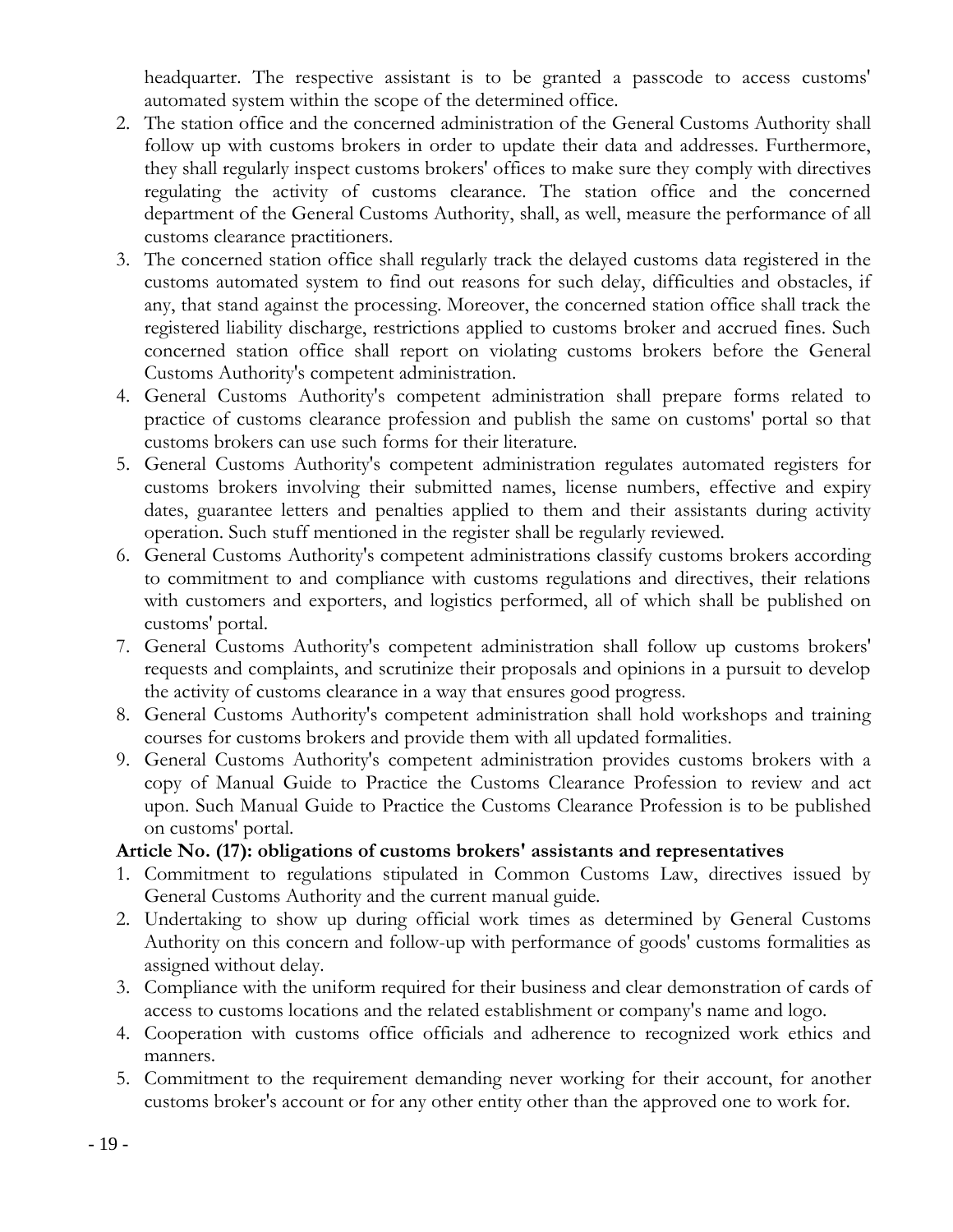#### **Article No. (18): requirements of customs broker authorization**

- 1. For customs broker to be approved to perform customs formalities of imported and exported goods, the respective authorizer shall submit automated authorization containing full data and determining the authorization period per the automated form approved by General Customs Authority.
- 2. Customs brokers may not any case practice customs clearance business under a permanent authorization.
- 3. A letter by governmental entities shall be deemed sufficient to approve authorization of customs broker to take responsibilities of such entities' imported and exported goods, provided such letter is to be signed by the authority holder and involving kind and quantity of the imported and exported goods.
- 4. Upon a request by the concerned person to transform the above authorization from a customs broker to another for determined goods already subjected to customs formalities, customs port shall be informed with reasons of such transformation.

#### **Article No. (19): penalties**

Pursuant to articles Nos. (114) and (141) of Common Customs Law and without prejudice to any other penalties determined under Common Customs Law or any other law, penalties are applied to customs brokers or one of their assistant, having conducted the required investigations by the competent committee for customs brokers' violations, based on the following sequence:

- a) Warning
- b) Financial fines not exceeding 5000 SAR (only five thousand riyals)
- c) Work suspension for two years at maximum
- d) License cancellation and irrevocable bar from profession practice

#### **Article No. (20): committees that investigate customs brokers' violations**

- 1. Regardless the cases that are considered smuggling as contemplated in article No. (134) of Common Customs Law, committees inside customs ports shall be formed to consider customs brokers and their assistants' violations, which committees are to be responsible for investigating and scrutinizing customs brokers and their assistants' violations set out in article No. (141) of Common Customs Law. The committee is structured as follows:
	- a) Station Office's Assistant Director General for Customs Affairs (president)
	- b) Station office's representative of Customs broker affairs (member and committee coordinator)
	- c) Legal counsel
	- d) Representative of the administration where the violation occurred (member)
- 2. Reports of violation investigation shall be submitted by all customs administrations to Director General of the station office, who in turn refers such reports to the committee mentioned in paragraph No. (1) for consideration.
- 3. The customs port's competent committee may suspend the work of customs broker for at most 10 (ten) days as precautionary measure.

4. The committee refers its recommendations to apply penalty upon administrative draft resolution to Director General of the station office for approval within at most 10 (ten) days from the date the violation is referred to the committee.

5. A copy of the approved penalty resolution shall be delivered to General Customs Authority's administration reporting the violation having registered in the automated system by the concerned station office.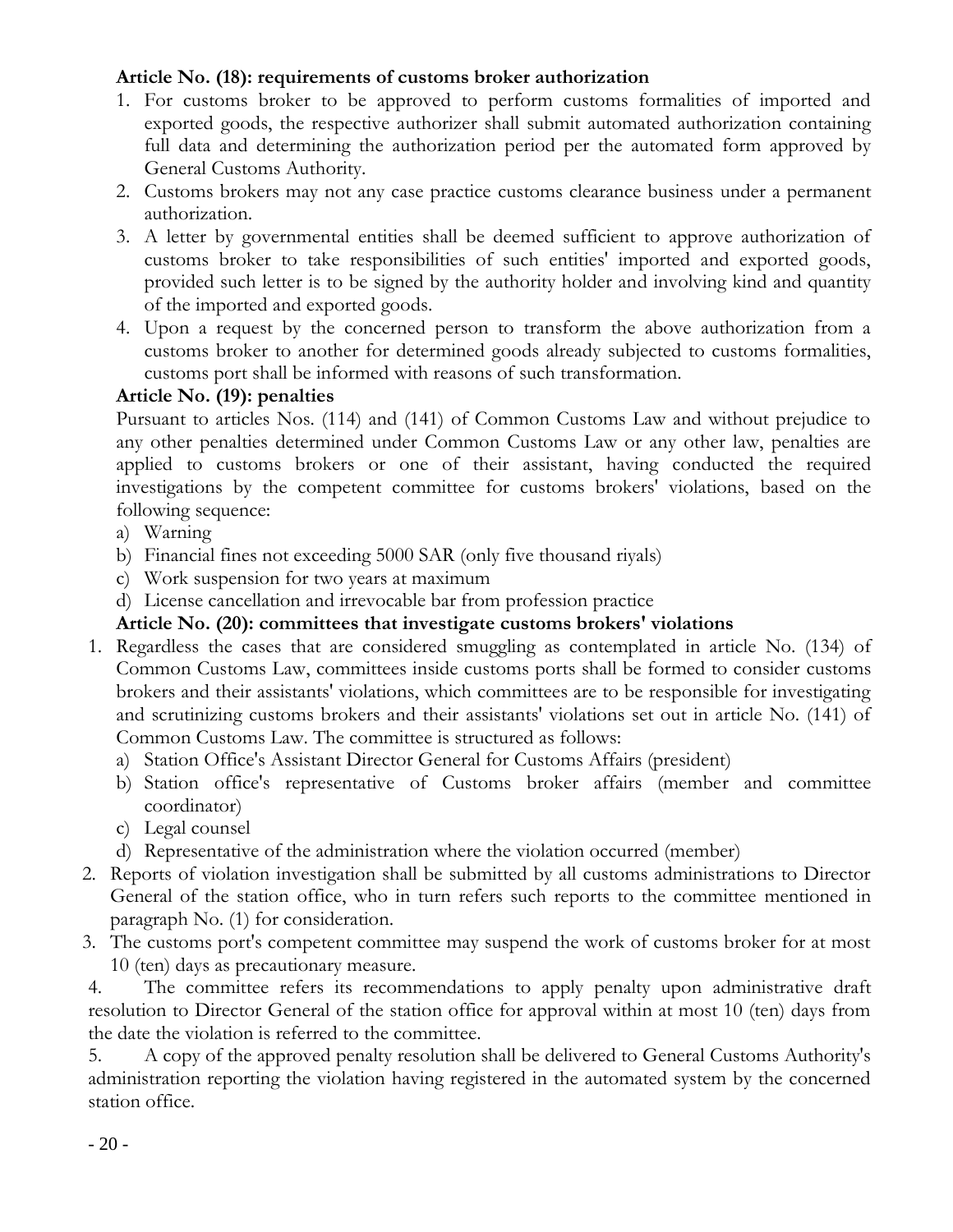6. Violating person or its representative shall be notified with the fine applied by the committee. Such violating person shall, then, pay the fine within 15 days from the date of notification, taking into account the violating person may challenge the fine resolution before the minister or the competent entity within the mentioned period. The competent entity then may approve, amend or cancel the fine resolution.

7. In case the violation necessitates another penalty exceeding the station office's powers, such violation along with all violation-related documents and investigation reports shall be referred to General Customs Authority's competent administration that in turn submits the same to a committee of customs broker's violation in General Customs Authority. This case excludes any violation associated with participation in smuggling or store fees crimes, which shall be referred to legal administration for review or characterization and referral to primary customs committees.

8. General Customs Authority's committee of customs broker's violation is composed of the following:

- a) Director general of Customs Control or its representative (president)
- b) Representative of customs brokers' affairs (member and committee coordinator)
- c) Legal counsel
- d) Representative of the administration where the violation occurred (member)
- 9. The committee scrutinizes the violation and the precedent investigations, reinvestigates, if required, with all involved parties and proposes the appropriate penalty per article No. (114) of Common Customs Law.

10. An administrative decision is to be issued by Director General of Saudi Customs or its representative. Station office and the concerned customs broker are to be informed with this decision so it can be put into practice. A challenge against this penalty may be submitted before Minister of Finance within thirty days from the date this decision is notified. The Minister's decision then shall be irrevocable.

11. Penalties shall be applied and financial fines paid and registered in the automated system through the customs port where the violation occurred. Director General office's competent administration follows up this matter.

#### **Article No. (21): cases to withdraw or cancel cards of access to customs locations**

Cards of access to customs locations is withdrawn or cancelled- upon a decision by Director General of station office- in the following cases:

- 1. Failure to comply with any obligations of customs broker or special representative's assistant or representative.
- 2. Application of three penalties to customs broker or special representative's assistant or representative during one year.
- 3. Bankruptcy or liquidation of customs broker business.
- 4. Ceasing to practice the profession for more than uninterrupted six months without giving reasons thereof.
- 5. Issuance of irrevocable rule against the assistant or the representative on the ground of committing a smuggling crime as stipulated in articles Nos. (142- 143) of Common Customs Law or application of custodial penalty due to committing a crime against honor or trust.
- 6. A request by the holder of customs clearance license to withdraw the card in order to terminate the assistant or representative's work.
- 7. Use of cards of access to customs locations by person other than the holder.

**Article No. (22): cases to irrevocably cancel customs clearance license:**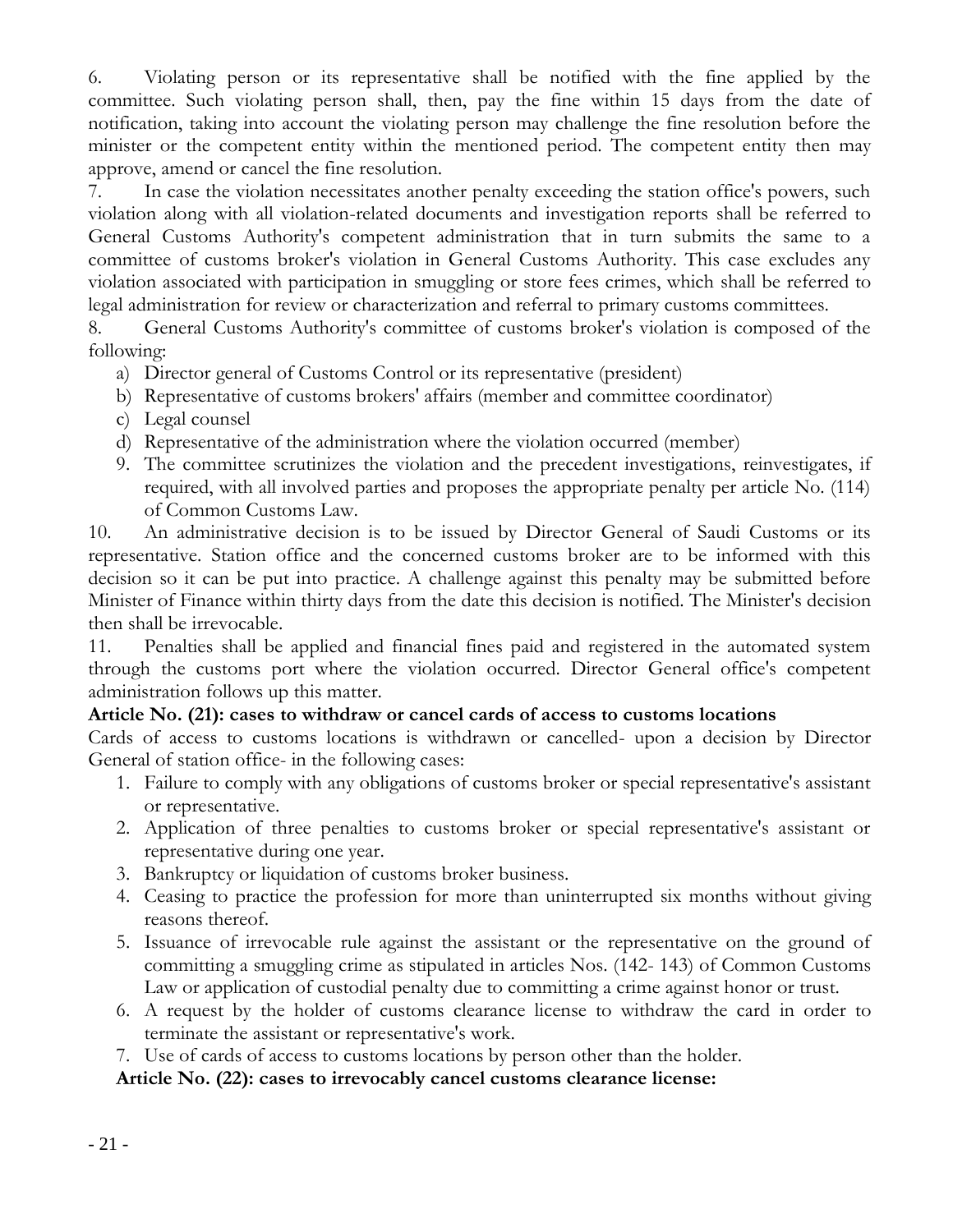Customs clearance licenses are cancelled- upon a decision by Director General of Saudi Customs or its representative- in the following cases:

- 1. Death of the individual customs broker.
- 2. Unfulfillment by customs broker of one of the requirements prescribed in article No. (4) hereof, or invalidity of one of the requirements upon which the license is issued.
- 3. Practicing both professions of customs clearance and import and export by individual customs brokers.
- 4. Issuance of irrevocable rule against the licensee on the ground of committing smuggling crime or application of custodial penalty due to committing a crime against honor or trust.
- 5. Issuance of judgment of bankruptcy or seizure. Or in case of failure to perform customs clearance works in any capacity and in any form.
- 6. A request by the licensee at its discretion to finally terminate the business.
- 7. Ceasing to practice the business for more than uninterrupted six months without providing reasons thereof.
- 8. Having proven that the license or the respective affiliate is rented to or used by third party, and covering up this matter by the licensee.
- 9. Termination of business of establishment or the company operating customs clearance for any reason whatsoever, including but not limited to expiration, dissolution, activity change in the main commercial registers, and logistic activity suspension and transformation to other activities no related to customs clearance.
- 10. Being a member in an establishment or company operating customs clearance. In such case the customs broker license shall be cancelled having granted an appropriate grace of at most three months to liquidate its business.

#### **Article No. (23): formalities to irrevocably cancel customs clearance license**

- 1. A request shall be submitted to General Customs Authority or the customs port (the headquarter where the business is operated) to cancel the license by the holder. In case of death, such request is to be submitted by the successors' legal representative.
- 2. General Customs Authority's competent administration shall ensure that no financial or documentary obligations is borne by the licensee or one of its servants before issuance of license cancellation decision.
- 3. There shall be submitted a discharge from the respective station office, State Property Department or King Fahd Causeway Authority. In addition, the rental of customs broker's office in the port shall be terminated.
- 4. An evidence for workman's layoff, the matter that necessities cancellation of the license workmen right, shall be submitted.
- 5. Final unrestricted and valid certificate from General Authority of Zakat and Tax (GAZT) shall be provided.
- 6. A certificate from General Organization for Social Insurance shall be provided.
- 7. In case of death, a copy of death certificate, determination of heirs and the legal power of attorney issued for the representative along with all of the above shall be provided.
- 8. A grounded decision to cancel the license shall be issued by the Director General of Saudi Customs or his representative. Thereafter, the license shall be suspended in the customs' automated system.
- 9. The license holder or its successors shall be returned the financial dues related to the license after deducting any financial amounts due for the General Customs Authority.

Regards,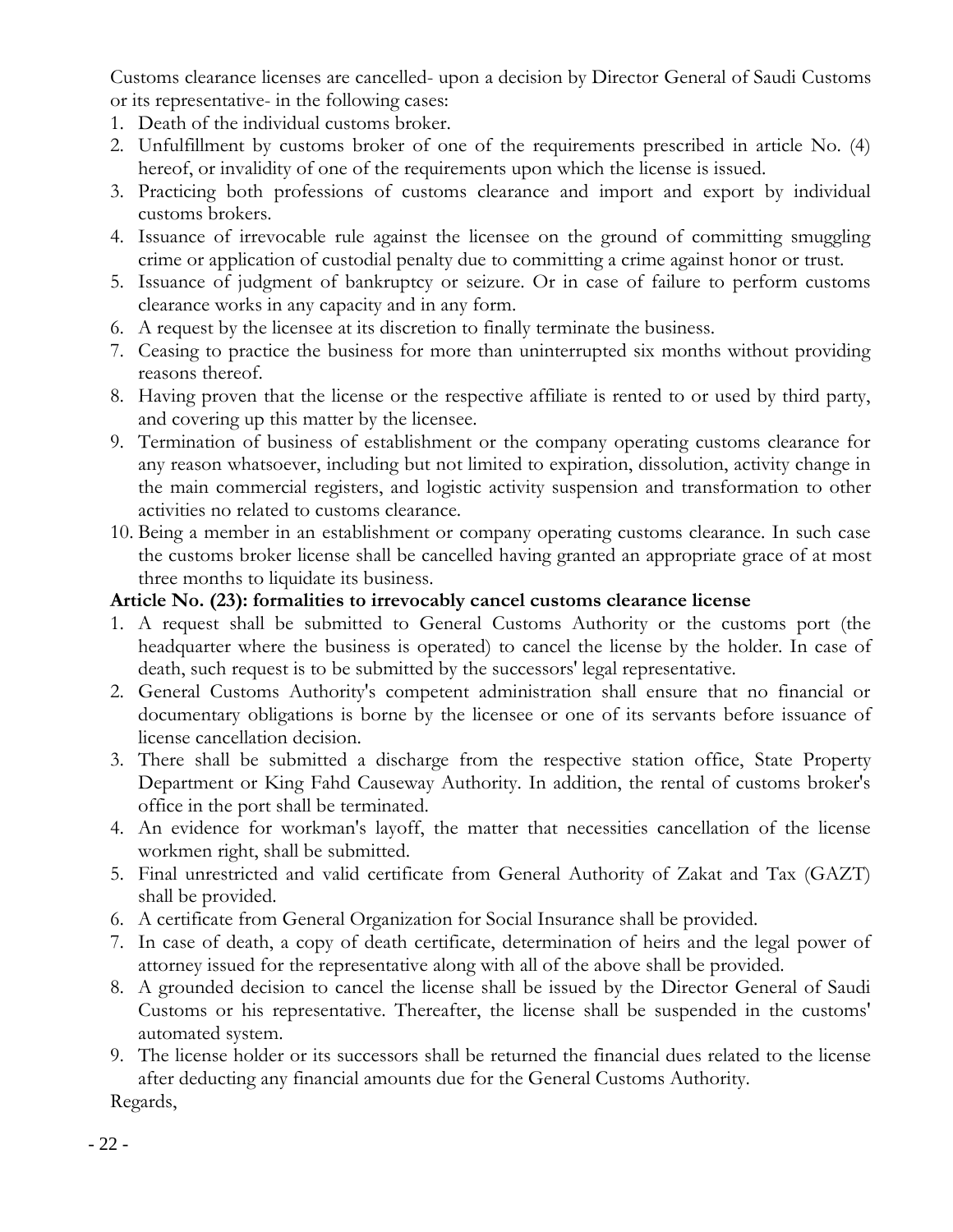### **Regulatory Articles of Common Customs Law Chapter (10) (Customs Brokers)**

#### **Article No. (108)**

A customs broker is defined as any natural or legal person practicing customs data preparations, execution, submittal to customs office and performing customs formalities of goods clearance for third party.

#### **Article No. (109)**

Every GCC State citizen shall be entitled to practice customs clearance profession after obtaining the administration license.

#### **Article No. (110)**

Goods declaration provided to customs office and performance of customs formalities, be it related to import, export or transit, shall be accepted from:

- 1. Goods owners or their authorized representatives who meet the requirements determined by the Director General, in addition to authorization requirements.
- 2. Authorized Customs brokers.

#### **Article No. (111)**

Endorsement of the delivery order for the name of the customs broker or the representatives of the owners of the goods shall be deemed as an authorization for finalization of the customs procedures without any liability on the part of the customs office for delivering the goods to the endorsee.

#### **Article No. (112)**

The customs broker shall be held responsible for his acts and those of his employees vis-à-vis the importers, exporters and the Administration under the provisions herein.

#### **Article No. (113)**

The director general may issue the directions concerning the following:

- 1. Licensing requirements for customs brokers,
- 2. Licensing requirements for the representative of the customs broker,
- 3. Licensing procedures for customs procedures and their representatives,
- 4. Obligations of the customs broker and his representative,
- 5. Requirements for opening the customs clearance offices,

6. The number of customs brokers and their representatives authorized to exercise the profession at the customs offices,

7. The customs office (s) wherein the customs brokers are authorized to work,

8. Procedures of dispensing with the customs brokers and their representatives,

9. Procedures of transfer (movement) of the representatives of customs brokers among the customs clearance offices,

10. Procedures of withdrawing the licenses of the customs brokers and their representatives,

11. Cases of deletion of the license from the Administration's register.

#### **Article No. (114)**

Subject to the provision of Article 140 herein and without prejudice to any civil or penal liability set forth herein or in any other regulation (law), the director general may impose on the customs broker and his representative any of the following penalties commensurable with the offence committed:

1. Notice (warning).

2. A fine not to exceed SR 5000 or its equivalent in the currencies of the other Council Member States.

3. Suspension of activity for a period not to exceed two years.

4. Cancellation of the license and final prevention from exercising the profession. An appeal against the imposition of these penalties may be made before the minister or the competent authority within thirty days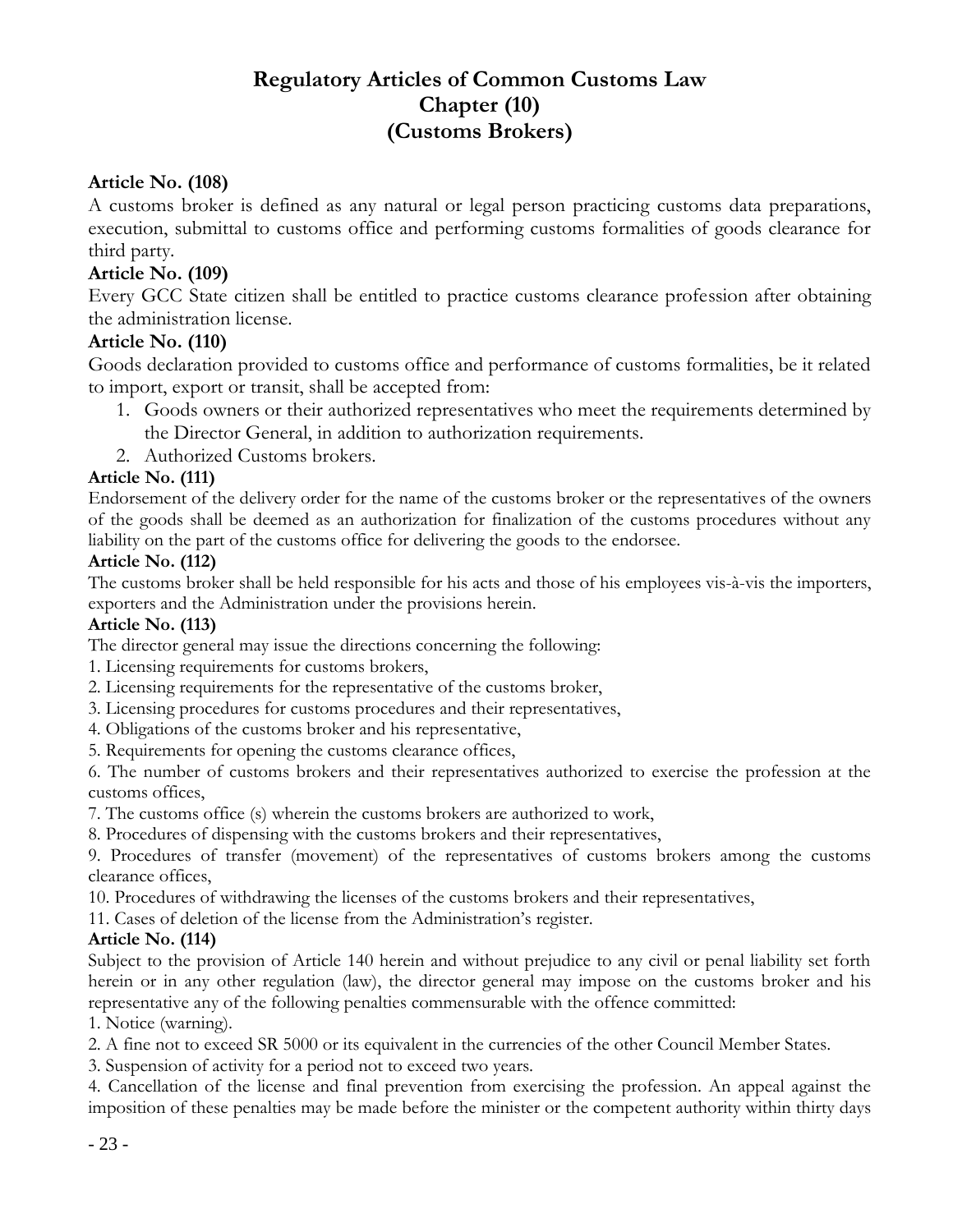from the date of notification. The resolution (judgment) of the minister or the competent authority shall be final.

#### **Article No. (115)**

The customs broker shall keep a register wherein he records a summary of the customs transactions he has completed for the account of others according to the conditions stipulated by the customs office. This register shall contain the amount of duties paid to the customs office, the fees paid to the broker and any other expenses relating to the transactions. The director or his authorized representative shall have absolute power to have access at any time to these registers (records) without objection by the broker.

#### **Article No. (141)**

Excluding the smuggling cases provided for in Article 143 herein and without prejudice to the international agreements in force, a fine shall be imposed on the following offences according to the rules of implementation of this regulation (law):

- 1. Offences of importation and exportation.
- 2. Offences of customs declarations.
- 3. Offences of goods in transit.
- 4. Offences of warehouses.
- 5. Offences of zones under control of customs.
- 6. Offences of temporary admission.
- 7. Offences of re-exportation.
- 8. Any other offences.

#### **Article No. (143)**

The following actions are particularly deemed as smuggling:

1. Not proceeding with the goods to the first port of entry (customs office).

2. Not following the routes specified for getting the goods into or out of the country.

3. Unloading or loading the ships contrary to the regulations applicable at the customs office or unloading or loading the ships beyond the marine customs zone.

4. Illegal unloading or loading of aircraft cargo outside official airports or dropping goods during flight, subject to the provisions of Article (40) herein.

5. Not declaring at customs office the incoming or outgoing goods without a manifest including the goods accompanied by passengers, which have a commercial character.

6. When the goods surpass the customs office at entry or exit without being declared.

7. Discovering goods, not declared to a customs office, concealed in places or cavities not usually designed for containing such goods.

8. Increase, shortage or alteration in the number of the packages or the contents thereof in a situation suspending the duties provided for in Chapter VII herein discovered after the goods have left the customs office. This provision applies to the goods that have illegally transited the country or without finalization of their customs procedures in which case the carrier shall be held responsible.

9. Failure to produce the evidences prescribed by the Administration to justify suspensions of the customs taxes "duties".

10. Taking the goods out of the free zones and duty-free shops, customs warehouses, stores or customs zones without finalization of their customs procedures.

11. Producing false, fraudulent or fabricated documents or lists or affixing false marks intended to evade the customs taxes "duties" in whole or in part, or to avoid the provisions of prohibition and restriction.

12. Transporting or acquisition of prohibited or restricted goods without submitting evidences supporting their legal importation.

#### **Article No. (154)**

A- The offence and the consequent civil liability in the smuggling offences arise when the material evidences thereof are available. Good faith or ignorance shall not be taken into account. However, the offender shall be exonerated from liability if he is proved to be a victim of a force majeure as well as the one who proves that he has not committed any act of offence or smuggling or caused it to occur or be committed.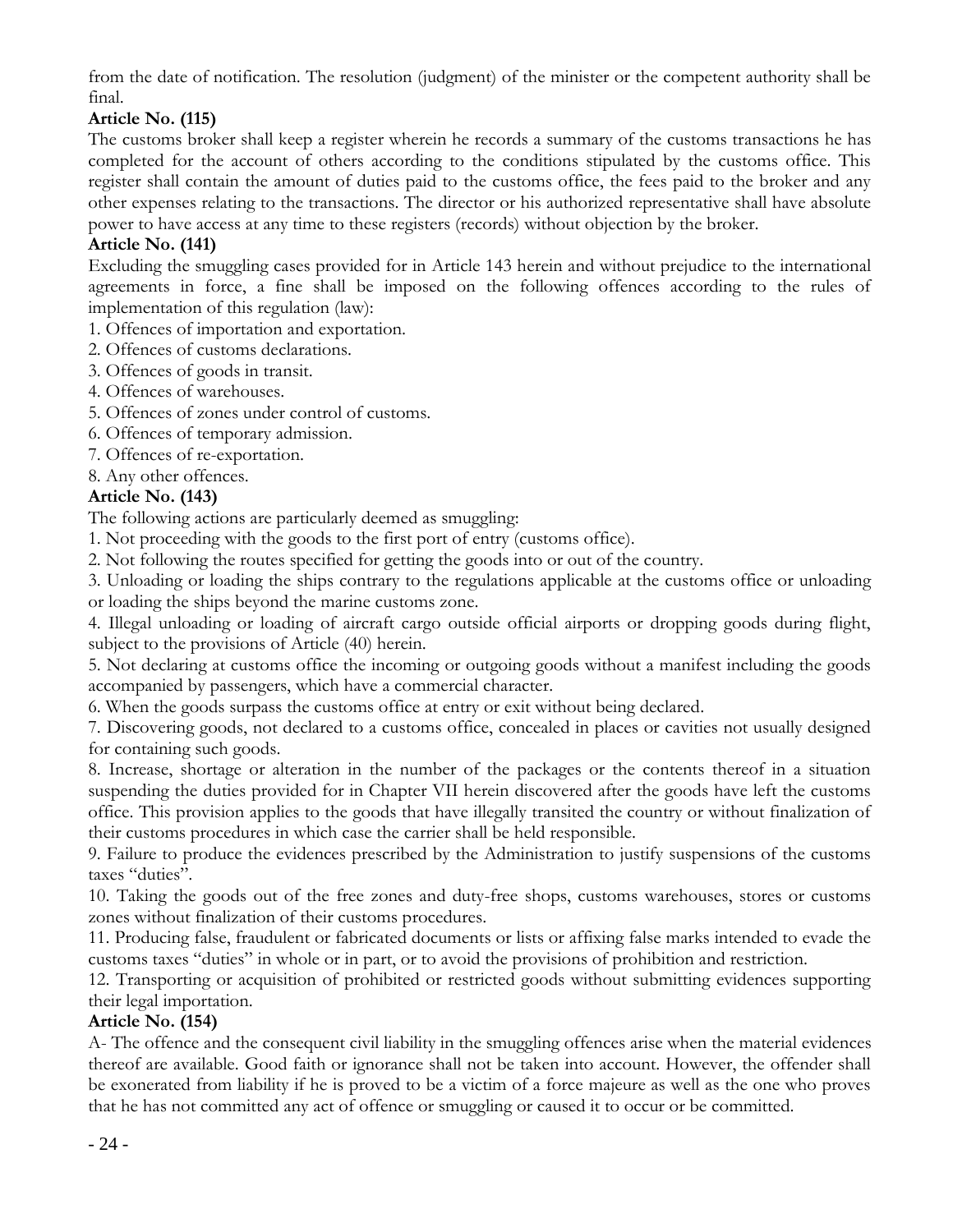B- Civil liability shall include, in addition to the offenders and smugglers, the partners, financiers, sponsors, beneficiaries, agents, clients, donators, carriers, possessors and consigners of the goods.

#### **Article No. (157)**

Customs brokers shall be fully responsible for the offences and smuggling offences they or their authorized employees commit in the customs declarations. However, they will not be responsible for the undertakings submitted in the customs declarations unless such undertakings are made by them or they have guaranteed the undertakers.

#### **Implementing Regulations of the Unified Customs Law Chapter Seven**

#### **Financial Fines Imposed on the Customs Offences**

Without prejudice to the provisions of Articles 142, 143, 144 and pursuant to the provision of Article 141 of the Common Customs Law, the rules for imposing financial fines on the customs offences shall be as follows:

#### **Article No. (29)**

A fine not exceeding twice the amount of the customs taxes "duties' and not less than their equivalent amount on the following offences:

1- The customs declaration (exportation, re-exportation) that could lead to benefiting from drawback or finalization of the temporary admission procedure for temporarily admitted goods without a legal ground.

2- The unjustified increase/decrease of the goods compared to that stated in the manifest.

3- The use of the materials subject to exemption or to reduced customs tariff for purposes other than those for which they have been imported or replacing, selling or disposing them without the approval of the customs administration and the payment of the customs taxes "duties" imposed under Articles 99, 100 and 104 of the Customs Law and the provisions of these Rules.

4- Disposing the goods on which the customs taxes "duties" have been suspended for purposes other than those for which they have been imported or replacing them without the approval of the customs administration and the payment of the customs taxes "duties".

5- Redemption of or the attempt to redeem the customs taxes "duties".

#### **Article No. (30)**

A fine not less than five hundred Saudi riyals (SR 500) and not exceeding five thousand riyals (SR 5000) or its equivalent in the other currencies of the GCC Member States on the following offences:

1- Improper customs declarations that may lead to evading any condition or restriction relating to import or export.

2- Improper customs declaration in respect to value, type, number, weight, measurement or origin that may lead to the loss of the customs taxes 'duties' through misdeclaration according to the provisions of Article (47) of the Law.

3- Alteration of the routes specified in the transit declaration without the consent of the Administration according to the provisions of Article (71) of the Law.

4- Non-presentation of the manifest of the goods or the availability of more than one manifest for the goods according to the provisions of Articles 30/ (a), 36 (a) and (38) of the Law.

5- Submission of the required certificates for the discharge and settlement of the transit, temporary admission or re-export declarations in contravention to the conditions prescribed by the director general under the provisions of Article (68) of the Law.

6- Contravention of the rules and conditions prescribed by the director general for depositing the goods at the warehouses according to the provisions of Articles (74, 75) of the Law.

7- Anchorage of vessels, landing of aircrafts or stopping of other means of transport at places other than those prescribed by the Administration according to the provisions of Articles (20, 21, 22, 37) of the regulation" law".

8- Departure of vessels, aircrafts and other means of transport from the ports or the customs boundary without authorization by the customs administration according to the provisions of Article (41) of the Law.